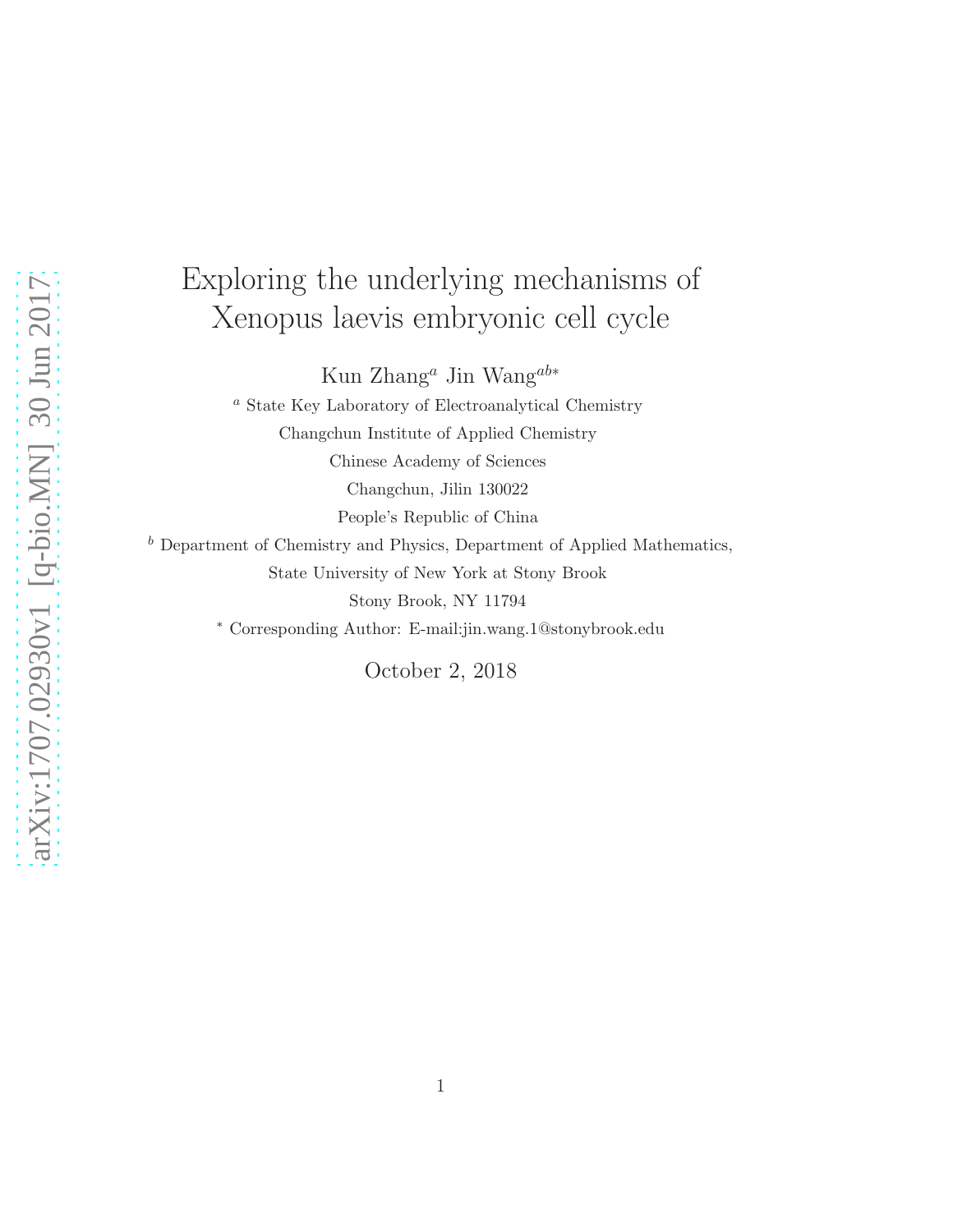#### Abstract

Cell cycle is an indispensable process in the proliferation and development. Despite significant efforts, global quantification and physical understanding are still challenging. In this study, we explored the mechanisms of Xenopus laevis embryonic cell cycle by quantifying the underlying landscape and flux. We uncovered the irregular Mexican hat landscape of the Xenopus laevis embryonic cell cycle with several local basins and barriers on the oscillation path. The local basins characterize the different phases of Xenopus laevis embryonic cell cycle and the local barriers represent the checkpoints. The checkpoint mechanism of cell cycle is revealed by the landscape basins and barriers. While landscape shape determines the stabilities of the states on the oscillation path, the curl flux force determines the stability of the cell cycle flow. Replication is fundamental for biology of living. From our quantitative study here, we see that replication can not proceed without energy input. In fact, the curl flux originated from energy or nutrition supply determines the speed of the cell cycle and guarantees the progression. Speed of cell cycle is a hallmark of cancer. Through landscape and flux analysis, one can identify the key elements for controlling the speed. This can help to design effective strategy for drug discovery against cancer.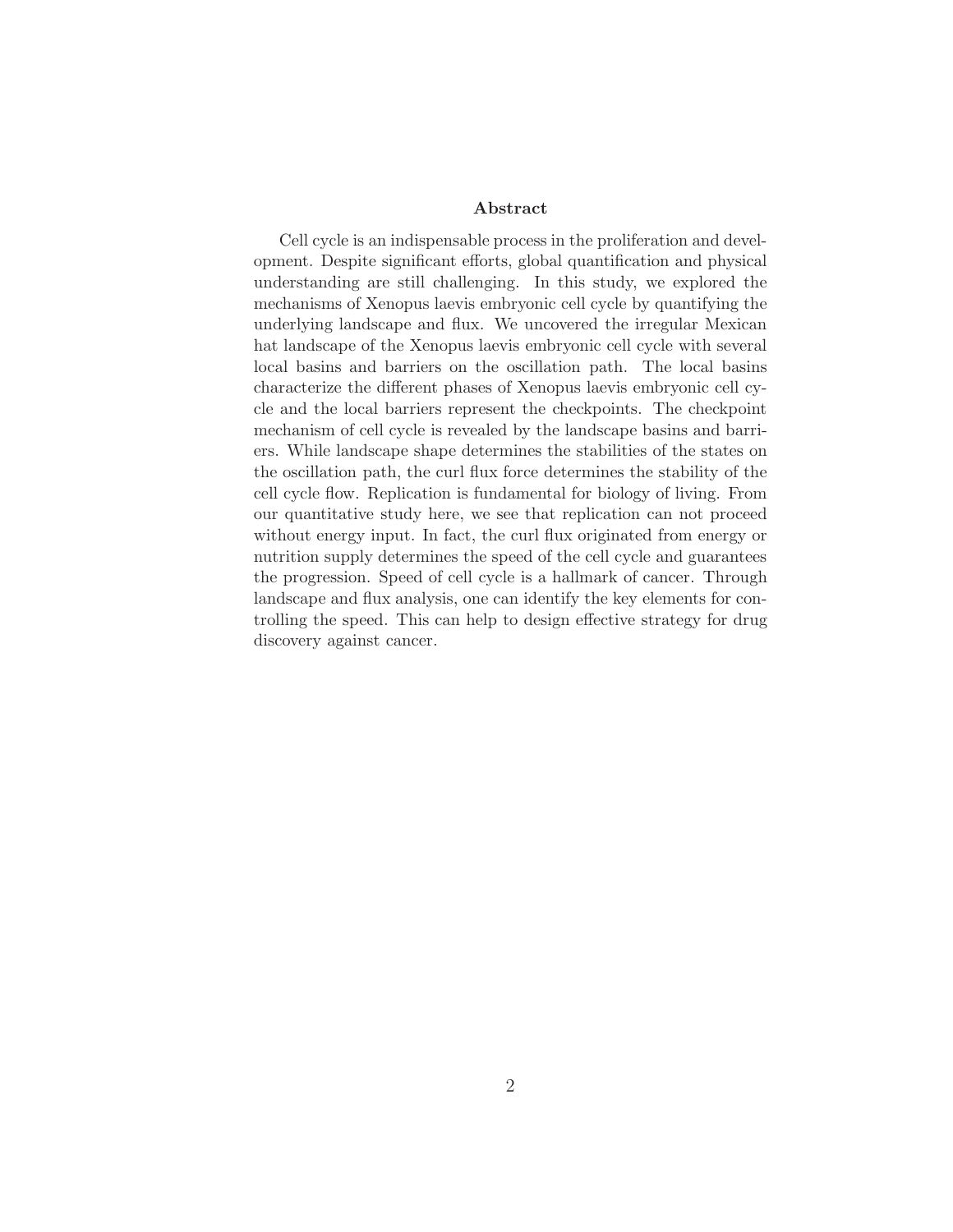# Introduction

The cell cycle is a periodic process in the biological cell that duplicates its own components and divides into two daughter cells. In this process, the genetic material containing DNA molecule is accurately replicated, and then the two copies are separated into the daughter cells during division. Exploring the mechanism of the cell cycle is important for understanding cell growth,development, reproduction and death[\[1,](#page-20-0) [2,](#page-20-1) [3,](#page-20-2) [4\]](#page-20-3). The complete cell cycle is often composed of four phases: the synthesis of DNA(S phase), mitosis(S phase), and the intervening phase G1 and G2 and M phase. M phase is often divided into four subphases: prophase, metaphase, anaphase and telophase. Sometimes, the cell can enter into a state of quiescence called G0 phase in which the cell temporarily or reversibly stops dividing. To ensure the proper progression of the cell division, the cell cycle checkpoints control the ordering of the cell cycle. This leads to the starting of each phase dependent on the completion of the pervious one. It is now believed that the cell cycle process is tightly controlled by the underlying gene regulatory network. With the increasing understanding of the biology, the mathematical models have been proposed to uncover the mechanisms [\[2,](#page-20-1) [5,](#page-20-4) [6\]](#page-20-5). The key of these models is the activity of cyclin-dependent kinases(CDKs) and their associated cyclin protein, which jointly dominate the process of the cell cycle[\[7\]](#page-20-6).

It is still challenging to see exactly how the underlying gene regulatory network control the cell cycle progressing because of the complexity of the network. In addition, there are intrinsic fluctuations from the finite number of molecules and extrinsic fluctuations from inhomogeneous environments in the living cells[\[8,](#page-20-7) [9\]](#page-20-8). Therefore, the stochastic nature must be considered in the studying the cell cycle [\[10,](#page-20-9) [11,](#page-20-10) [12,](#page-21-0) [13,](#page-21-1) [14,](#page-21-2) [15\]](#page-21-3). Although the stochastic nature of gene regulatory network has been studied, it is still challenging to have global quantifications and physical explanations for cell cycle to reveal its underlying mechanisms.

In this work, we explore the mechanisms of Xenopus laevis embryonic cell cycle controlled by the underlying gene regulatory network. We do so by the quantifications of the underlying landscape and the flux. [\[16,](#page-21-4) [17,](#page-21-5) [18,](#page-21-6) [19,](#page-21-7) [20,](#page-21-8) [21\]](#page-21-9). The different gene expression patterns in the cell cycle can be represented in the state space of the underlying gene regulatory network. There are many such states in the state space. Not every state is equally probable. The weight of occurrence for every gene expression pattern can be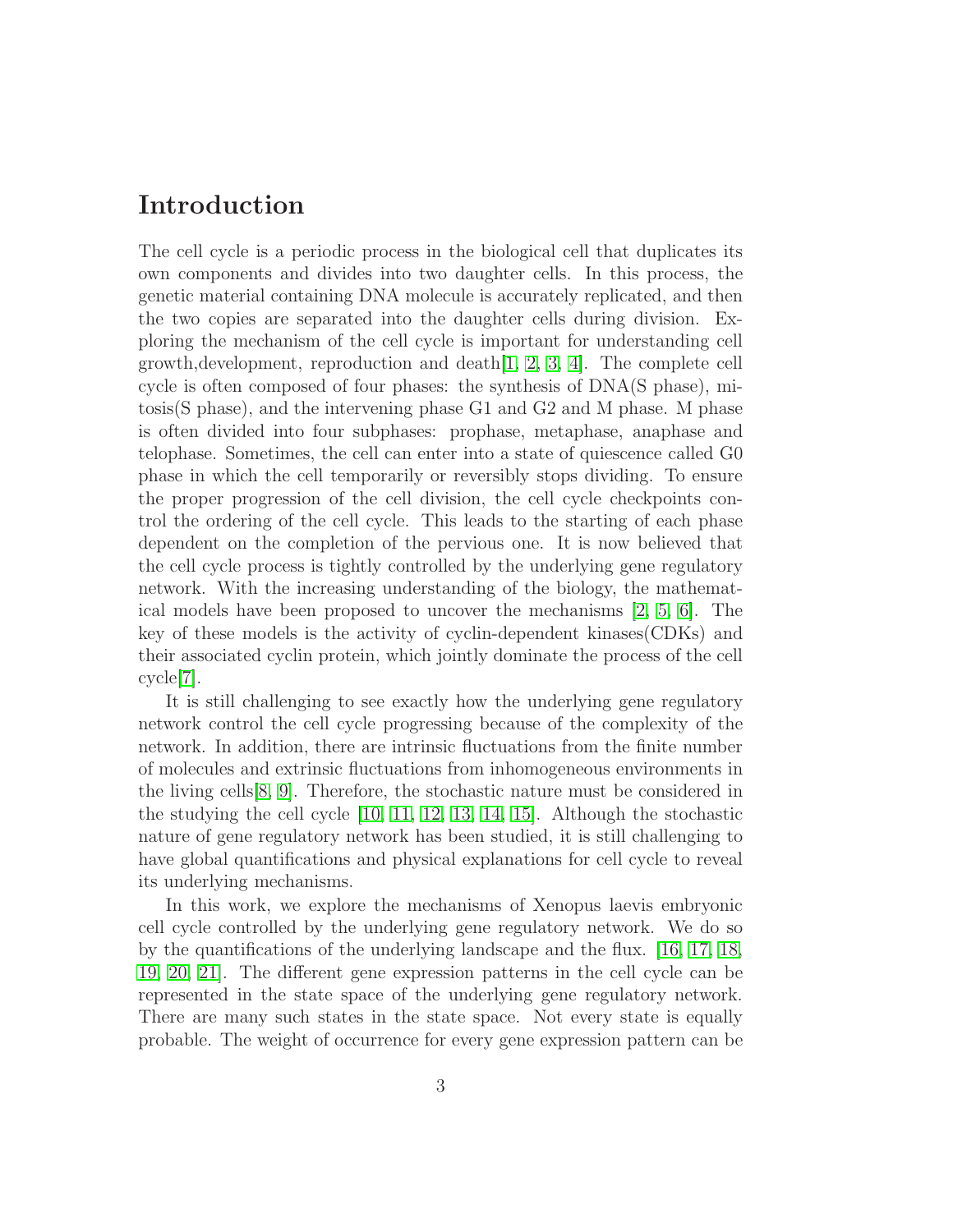described by the probability distribution in state space. The higher probability means higher chance of appearance which can be observed in the experiments. The specific functional states or phases of the cell correspond to the specific gene expression patterns, often with higher probabilities (or lower potential valleys) on the landscape. By quantifying the topography of the potential landscape through the barrier heights and kinetics between different basins as well as the underlying curl flux, we can identify the driving force of the cell cycle and explore the global stabilities of the oscillation states and the flow of the Xenopus laevis embryonic cell cycle. Furthermore, we can quantify the energy dissipation of the cell cycle and investigate the origin of the curl flux and the speed of the Xenopus laevis embryonic cell cycle. We show that cell replication can not proceed without energy input. By exploring the relationship between the entropy production rate (energy cost) and speed of the cell cycle, we can understand this at the quantitative level. The speed of the cycle is a hallmark of cancer. Through the landscape and flux analysis, we can find out the key elements controlling the speed of the cell cycle. This can help to design effective strategy for drug discovery against cancer.

#### Results and Discussions

#### Cell cycle model

Mathematical models of cell cycle have been proposed [\[1,](#page-20-0) [2,](#page-20-1) [19,](#page-21-7) [22,](#page-22-0) [23,](#page-22-1) [24,](#page-22-2) [25,](#page-22-3) [26\]](#page-22-4). In this study, we introduce a two-gene model of the underlying Xenopus laevis embryonic cell cycle network which includes fewer adjustable parameters. The simpler model is beneficial to analyze the general nature and compare to other activator-repressor circuits. This cell cycle gene circuit was proposed earlier [\[22\]](#page-22-0). The model was represented by the following two equations

$$
\frac{d}{dt}Cyc = k_s - k_{deg}Cyc
$$
\n
$$
\frac{d}{dt}Cdk1 = k_s + k_{cdc}(Cyc - Cdk1) - k_{weel} * Cdk1 - k_{deg}Cdk1
$$

Where the first equation describes the synthesis and degradation of the moitotic cyclins.  $k_s$  is a rate constant of cyclin synthesis,  $k_{deq}$  is rate constant of cyclin degradation which varied with the activity of Cdk1 and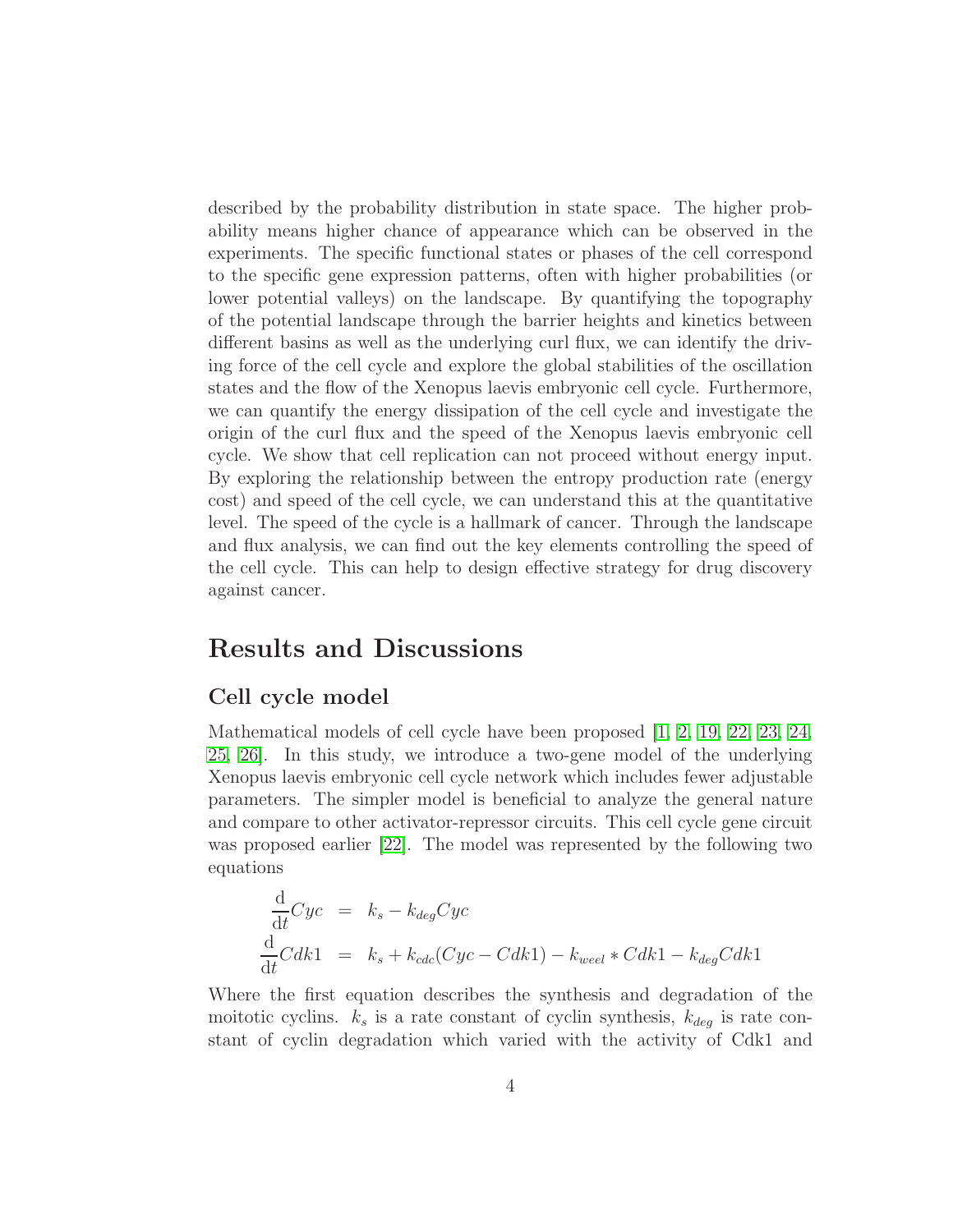can be described by Hill function:  $k_{deg} = a_{deg} + b_{deg} \frac{C d k_1^{n_{deg}}}{C d k_1^{n_{deg}} + C d k_2^{n_{deg}}}$  $\frac{Cdk1^{n}deg}{EC50^{n}deg +Cdk1^{n}deg}$ . The second equation describes the production of active Cdk1. The parameter  $k_{cdc}$  represents the production rate of protein Cdc25C which can activate Cdk1 by removing phosphate. The parameter  $k_{well}$  denotes the production rate of protein kinase Wee1A which can repress the active Cdk1. Both  $k_{cde}$  and  $k_{weel}$  are the functions of the active Cdk1 concentration. Their steady-state response was determined by experimental studies and can be approximated by the Hill functions:  $k_{cdc} = a_{cdc} + b_{cdc} \frac{Cdk1^{n_{cdc}}}{EC50^{n_{cdc}}_{cdc} + Cdk1^{n_{cdc}}},$  $k_{weel} = a_{weel} + b_{weel} \frac{EC50_{weel}^{n_{weel}}}{EC50_{weel}^{n_{weel}} + Cdk1_{weel}}.$ 

This two dimensional model assumed that there was no time lag between the activation of Cdk1 and regulation of cyclin degradation. Considering the realistic time lag into the negative feedback loop, the model can be expressed with the following equation:

$$
\frac{d}{dt}Cyc = k_s - (a_{deg} + b_{deg}APC_{30})Cyc
$$
\n
$$
\frac{d}{dt}Cdk1 = k_s + (a_{cdc} + b_{cdc} \frac{Cdk1^{n_{cdc}}}{EC50^{n_{cdc}} + Cdk1^{n_{cdc}}}(Cyc - Cdk1)
$$
\n
$$
-(a_{weel} + b_{weel} \frac{EC50^{n_{weel}}}{EC50^{n_{weel}} + Cdk1^{n_{weel}}}) * Cdk1 - (a_{deg} + b_{deg}APC_{30})Cdk1
$$
\n
$$
\frac{d}{dt}APC_0 = -k_pCdk1APC_0 + k_dAPC_1
$$
\n
$$
\frac{d}{dt}APC_1 = k_pCdk1APC_0 - k_dAPC_1 - k_pCdk1APC_1 + k_dAPC_2
$$
\n
$$
\frac{d}{dt}APC_2 = k_pCdk1APC_1 - k_dAPC_2 - k_pCdk1APC_2 + k_dAPC_3
$$
\n...\n
$$
\frac{d}{dt}APC_{29} = k_pCdk1APC_{28} - k_dAPC_{29} - c_kpCdk1APC_{29} + \frac{1}{c}k_dAPC_{30}
$$
\n
$$
\frac{d}{dt}APC_{30} = c k_pCdk1APC_{29} - \frac{1}{c}k_dAPC_{30}
$$

Where APC has 31 phosphorylated forms and only the final form is active. The constant c denotes the cooperativity of the phosphorylation and dephosphorylation reactions.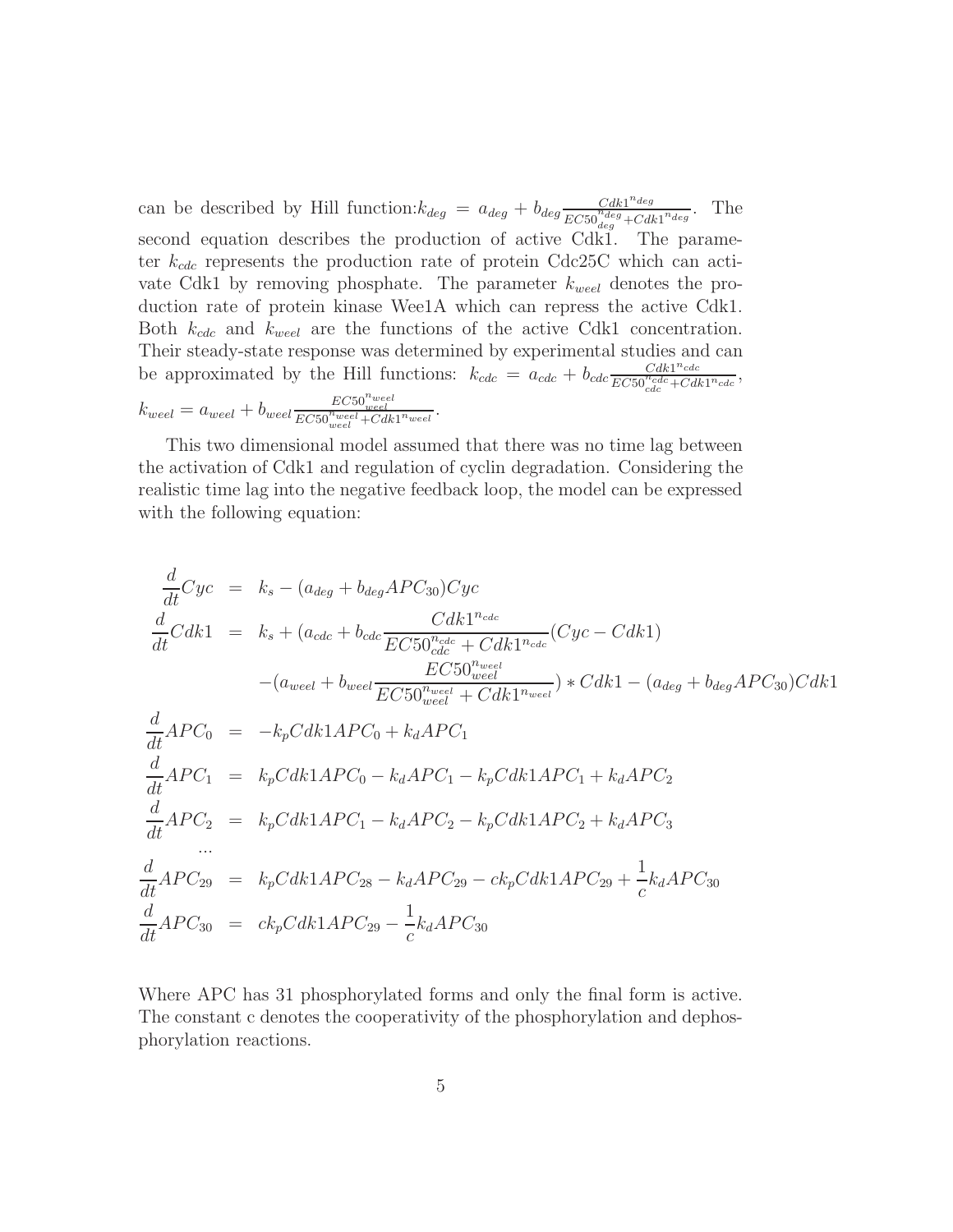#### Landscape and flux of the cell cycle system

Based on the underlying gene regulatory network, we investigate the associated stochastic dynamics. By following the probabilistic evolution, we can quantify the steady state probability distribution in the expression state space. We found the underlying potential landscape of the limit cycle dynamics of the Xenopus laevis embryonic cell cycle has a irregular Mexican hat shape. Outside the oscillation cycle ring, the dynamics is attracted to the ring mainly by the negative landscape gradient, which guarantees the stability of the states on the oscillation path. Once on the oscillation ring, the driving force for the Xenopus laevis embryonic cell cycle is then mainly determined by the curl flux along the cycle along with the impeding force from the local basins and barriers on the cycle. We found a few local basins and barriers between the basins along the Xenopus laevis embryonic cell cycle trajectory. These local basins on the potential landscape reflect the different phases of the Xenopus laevis embryonic cell cycle processes. The saddle points between the basins on the landscape quantify the checkpoints of different stages of Xenopus laevis embryonic cell cycle. These quantifications can be used to uncover the checkpoint mechanisms of the Xenopus laevis embryonic cell cycle from physical perspectives. Through the global picture via the landscapes and flux on cell cycle progression, we can quantify the global stability and function of the Xenopus laevis embryonic cell cycle. To complete the cell cycle progression, the cell cycle process has to overcome the major barriers by sufficient driving force. In other words, the Xenopus laevis embryonic cell cycle progression must prepare adequately to pass through each checkpoint. The curl flux provides such a driving force. We can also estimate the energy dissipation required for maintaining the Xenopus laevis embryonic cell. We found it is correlated with the curl flux. Therefore, the Xenopus laevis embryonic cell cycle process requires the energy input through nutrition supply. We further found the period and coherence of the Xenopus laevis embryonic cell cycle is strongly correlated with curl flux.

The Figure [1\(](#page-6-0)a) shows the two dimensional potential landscape of the two variables Xenopus laevis embryonic cell cycle model. we find the landscape has two valley basins and two saddle points. The bottom basin has a long and narrow shaped valley. It represents the  $G_0/G_1$  phase and  $S/G_2$  phase on each side of the valley respectively. The saddle point s2 along the cell cycle path is G2 checkpoint, which can guarantee that DNA replication is achieved before reaching to the next phase M. The top basin represents that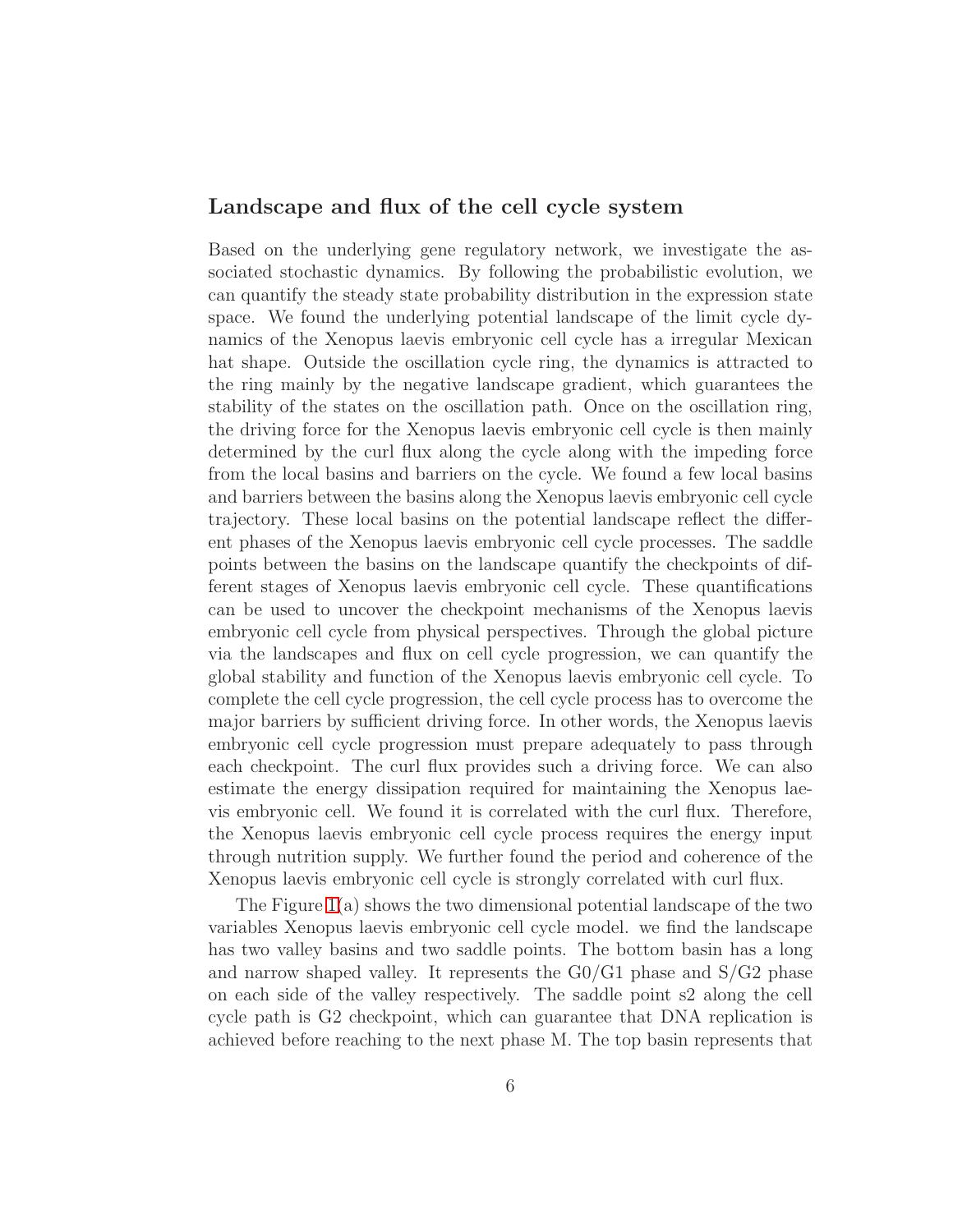

<span id="page-6-0"></span>Figure 1: (a)The two dimensional Landscape of 2-dimension cell cycle model;(b)The Three dimensional Landscape of 2-dimension cell cycle model;

the cell attains the M phase. When a cell matures and the division occurs, the cell goes through saddle point s1 from the phase M back to the G0/G1 phase. The saddle point s1 is M checkpoint. The Figure [1\(](#page-6-0)b) show the three dimensional potential landscape of two variable Xenopus laevis embryonic cell cycle model. The figure further represents the progression of the cell cycle by the landscape and the flux(white arrow).

The Figure  $2(a)$  show the two dimensional landscape of the more sophisticated 33 variables cell cycle model. The white arrow is the probability curl flux. The negative gradient of potential landscape attracts the system to the oscillation path. On the oscillation path, the curl flux guarantees the stable cell cycle flow. The landscapes show similar process of mitosis with both 2 variable and 33 variable model, but the total cyclin and active Cdk1 of the G0/G1 phase are lower in the 33 variable model. We also see in 33 variable model that there is a sharp increase in CDK1 from S/G2 (together with G0/G1 under this parameter range) to M phase and there is also a sharp decrease of CDK1 from M phase back to G0/G1 phase in contrast to the 2 variable model. The Figure [2\(](#page-7-0)b) show the three dimensional potential landscape of 33 variable Xenopus laevis embryonic cell cycle model.

The Figure [3\(](#page-7-1)a) and [3\(](#page-7-1)b) show the two and three dimensional potential landscape of 33 variables Xenopus laevis embryonic cell cycle network with different parameters from the figure [2.](#page-7-0) In this parameter setting, the G0/G1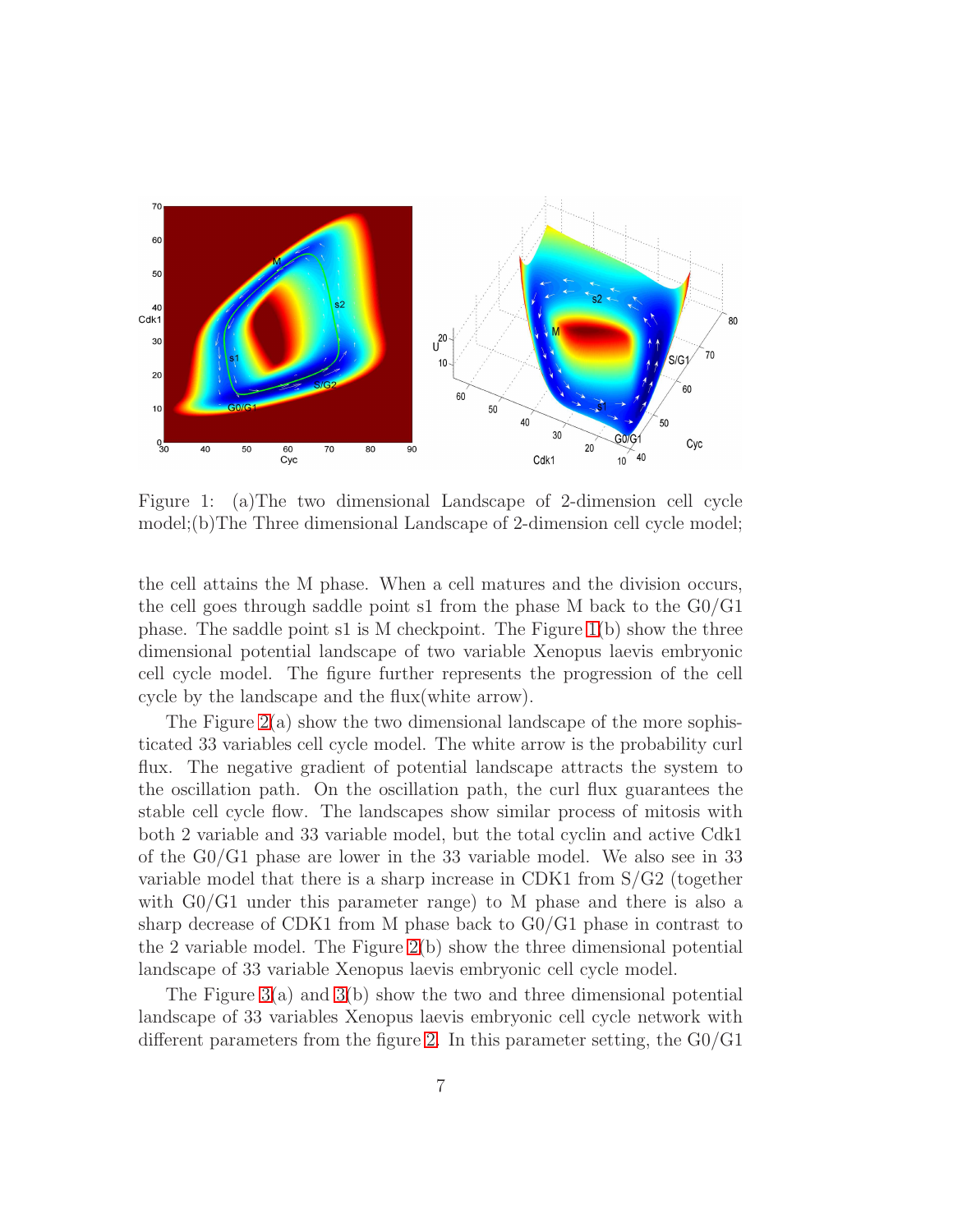

<span id="page-7-0"></span>Figure 2: (a)The two dimensional Landscape of 33-dimension cell cycle model;(b)The Three dimensional Landscape of 33-dimension cell cycle model;



<span id="page-7-1"></span>Figure 3: (a)The two dimensional Landscape of 33-dimension cell cycle model with parameter  $b_{deg} = 0.18$ ;(b)The Three dimensional Landscape of 33-dimension cell cycle model with parameter  $b_{deg} = 0.18$ ;

phase and S/G1 phase are in different attractor basins. This gives a G1 checkpoint between the G0/G1 phase and S phase.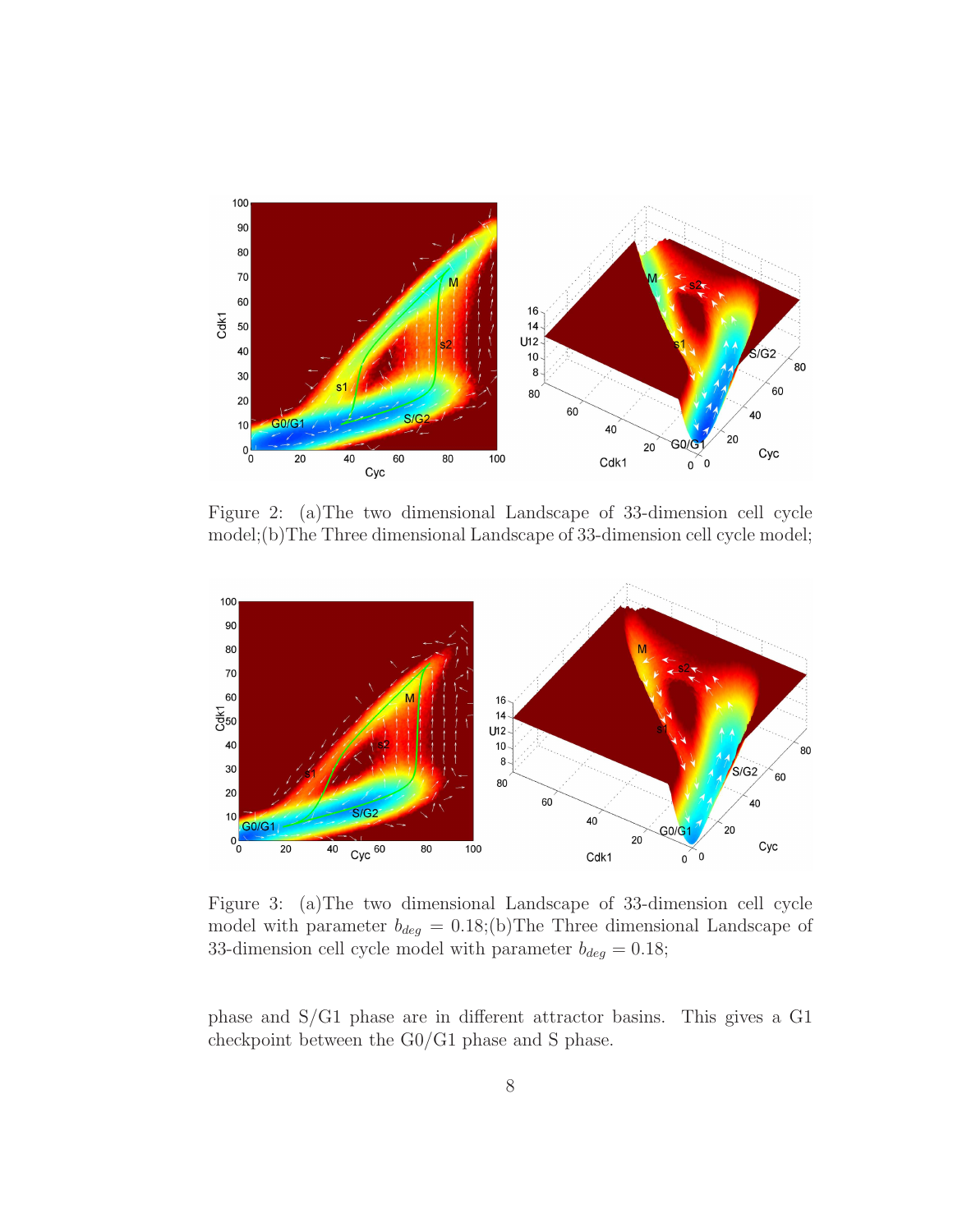

<span id="page-8-0"></span>Figure 4: (a)(e)Entropy production rate with different  $k_s(p)(f)$ Barrier Height versus parameter  $k_s$ .(c)(g)The period with different  $k_s$ .(d)(h)The integral of flux along the limit cycle  $\oint J dl/dl$  versus parameter  $k_s$ . (Top)2dimension model; (Bottom)33-dimension model;

To study the energy cost of the cell cycle processes, we compute the entropy production rate with different parameters. As shown in Figure  $4(a)$ , the entropy production rate increases with the increase of cyclin synthesis rate. This result states that the increasing of cyclin synthesis rate requires more energy or nutrition supply. In Figure  $4(b)$ , we show the changes of the two barrier heights with different cyclin synthesis rate constants. One is the barrier height between the saddle s2 and the bottom basin. It characterizes the G2 checkpoint and quantifies the degree of difficulty of the cell cycle from G2 phase to M phase. The other is the barrier height between the saddle s1 and the top basin. It denotes the degree of difficulty of the cell cycle from M phase back to  $G_0/G_1$  phase. We find the first barrier through s1 decreases with the increasing of cyclin synthesis rates. It indicates the division of a cell is likely to be easier under this condition. The latter barrier increases with the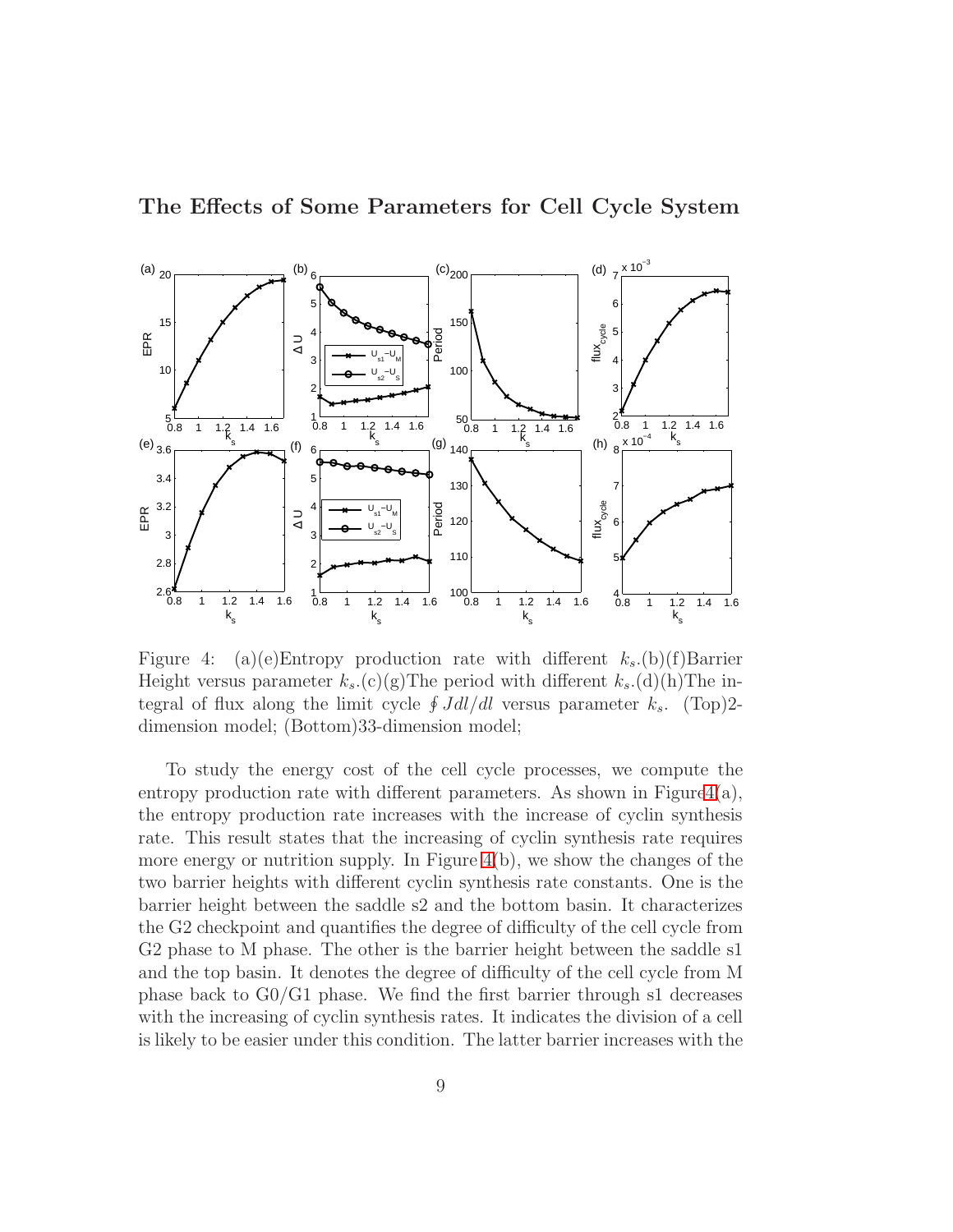increasing of synthesis rate. It states that a cell in the S/G2 phase becomes more difficult to get to the M phase through the G2 check point. In Figure [4\(](#page-8-0)c), we calculated the period of cell cycle and find the period decreases with the increasing of cyclin synthesis rates. The period can reflect how fast the cell cycle oscillates and its growth rate. So the result implies that the increasing of cyclin synthesis rate can accelerate the cell cycle and its growth. In Figure [4\(](#page-8-0)d), we computed the integral of flux along the limit cycle with different cyclin synthesis rate. We find the integral of flux increases with the cyclin synthesis rate. This reflects that the flux strengthens upon the increasing of synthesis rate. The flux and the entropy production rate have the same tendency with respect to cyclin synthesis rates. So the flux of cell cycle is closely related to the entropy production rate. With the increasing of cyclin synthesis rate, the Xenopus laevis embryonic cell cycle has the stronger flux and higher entropy production rate. This will consume more the energy or nutrition supply. Meanwhile, the cell cycle from the maturation to the division becomes faster. It is worthwhile to notice that the barrier height and flux together determine the dynamics of the cell cycle such as cycle speed or period. Even though the barrier is higher between S/G2 to M phase, the flux can still drive the cell cycle through the s2 saddle or transition state  $(G2)$ check point) with faster speed[\[27,](#page-22-5) [28,](#page-22-6) [29\]](#page-22-7). Similar conclusions can be drawn from the corresponding the more sophisticated 33 variable network.

As shown in Figure  $5(a)$ , the entropy production rate decreases with the increasing of parameter  $EC50_{Weel}$ . The parameter is Hill constant or the half-maximum effective concentration values of Wee1A as the substrate of Cdk1. This results state that the increasing of parameter  $EC50_{Weel}$  leads to less energy cost. In Figure [5\(](#page-10-0)b), we show the change of two barrier heights with different parameters in  $EC50_{Weel}$ . One is the barrier height between the saddle s2 and the bottom basin. The other is the barrier height between the saddle s1 and the top basin. They denote the degree of the difficulty in cell cycle from current phase to the next phase. We find that the barriers change smoothly with the increasing of parameter  $EC50_{Weel}$ . It indicates that changes in this parameter have moderate impact on the growth and division of a cell under these conditions. In Figure [5\(](#page-10-0)c), we calculated the period of cell cycle and find that the period increases with the increasing of this parameter. Therefore, the trend in cell cycle period shows that the increasing of the parameter  $EC50_{Weel}$  can decelerate the cell cycle and its growth. In Figure  $5(d)$ , we computed the integral of the curl flux along the Xenopus laevis embryonic cell cycle with different parameters in  $EC50_{Weel}$ .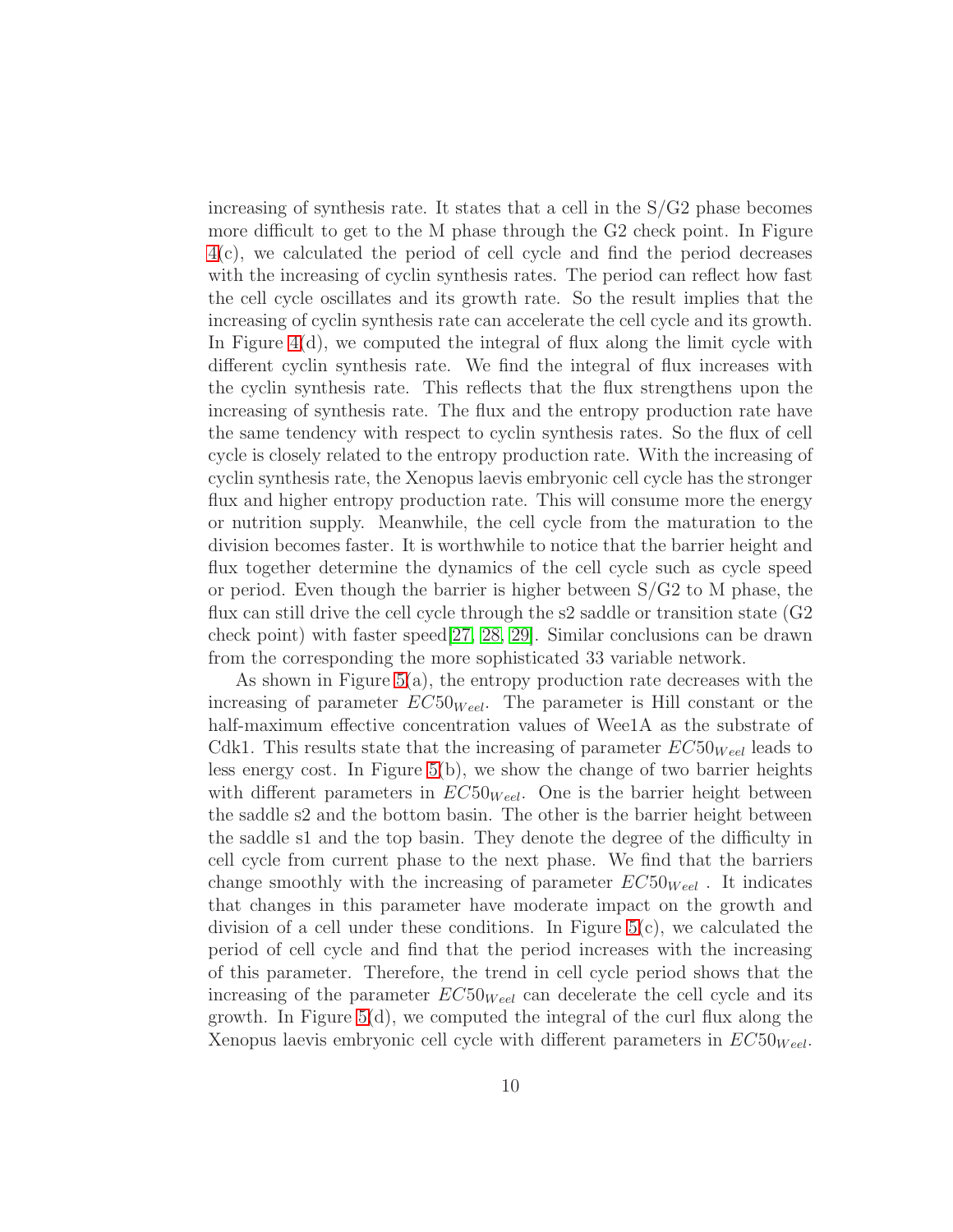

<span id="page-10-0"></span>Figure 5: (a)(e)Entropy production rate with different  $EC50_{Weel}.(b)(f)$ Barrier Height versus parameter  $EC50_{weel}.(c)(g)$ The period with different  $EC50_{Weel}.(d)(h)$ The integral of flux along the limit cycle  $\oint J dl/dl$  versus parameter  $EC50_{Weel}$  (Top)2-dimension model; (Bottom)33-dimension model;

We find that the integral of flux declines with parameter  $EC50_{Weel}$ . Similarly, the flux and the entropy production rate have the same tendency under the changes of the parameter  $EC50_{Weel}$ . Similar conclusions can be drawn from 33 variable model of the Xenopus laevis embryonic cell cycle.

#### The Coherence for Cell Cycle System

The coherence can quantify the stability of the oscillation and measure the degree of persistence of the oscillatory phase. In Figure [6,](#page-11-0) we plot the relationship between the cyclin synthesis rate and the coherence. we find that the coherence increases with the increasing of synthesis rate. Meanwhile, we know the flux also becomes stronger with the increasing of the synthesis rate. This states that the enhancement of the flux can improve the stability and coherence of the periodic oscillation and persistence the cell cycle.

In Figure [7,](#page-11-1) we draw the change of the coherence with the parameter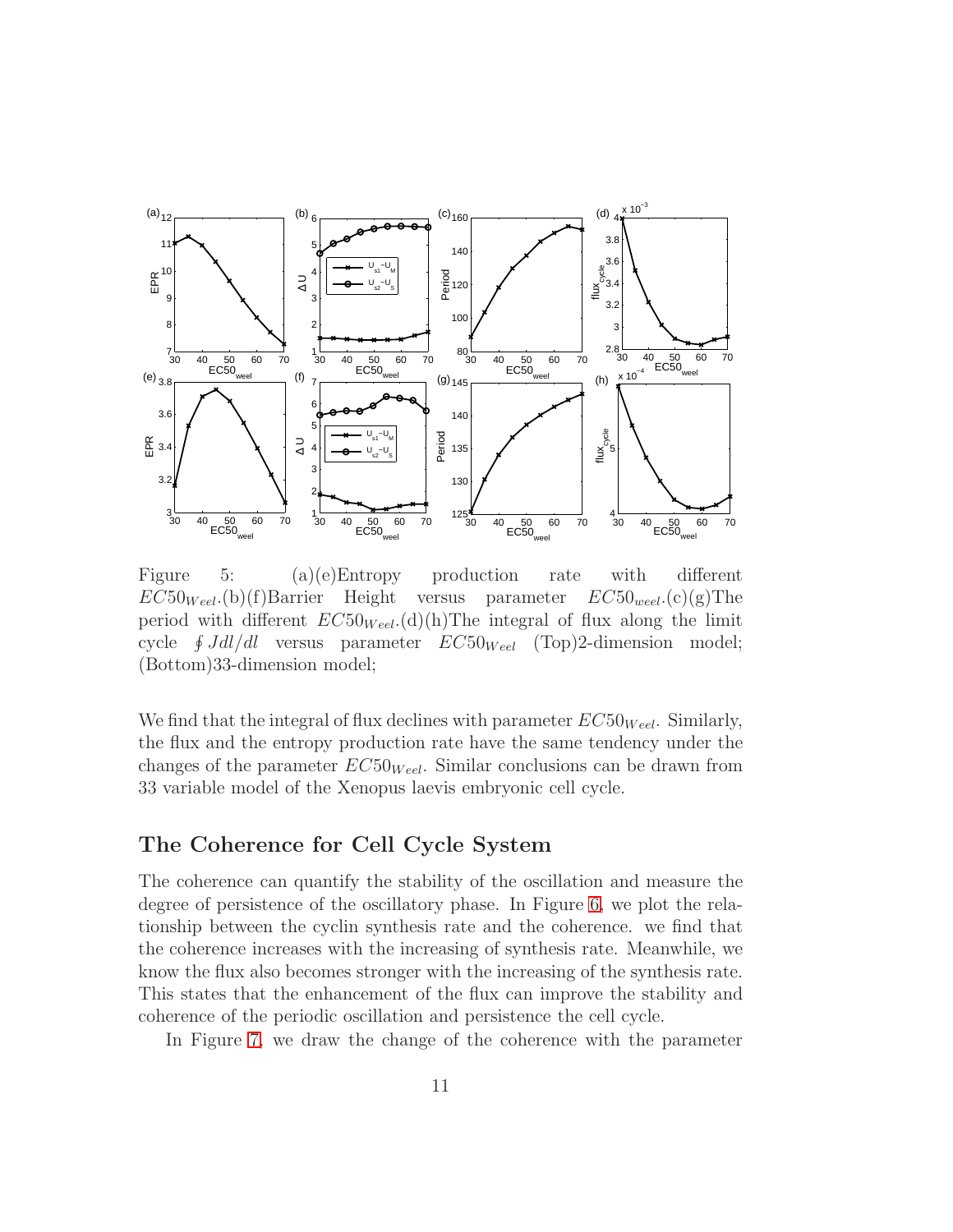

Figure 6: (a) The coherence versus parameter  $k<sub>s</sub>$  with 2d model(b) The coherence versus parameter  $k_s$  with 33d model

<span id="page-11-0"></span>

<span id="page-11-1"></span>Figure 7: (a) The coherence versus parameter  $EC50_{weel}$  with 2d model (b) The coherence versus parameter  $EC50_{weel}$  with 33d model

 $EC50_{Weel}$ , we find that the coherence declines with the increasing of parameter  $EC50_{Weel}$ . Meanwhile, the flux also becomes weaker with the increasing of this parameter. It implies that less flux can decrease the stability of the oscillation flow and reduce the cell cycle speed. Flux is thus crucial for main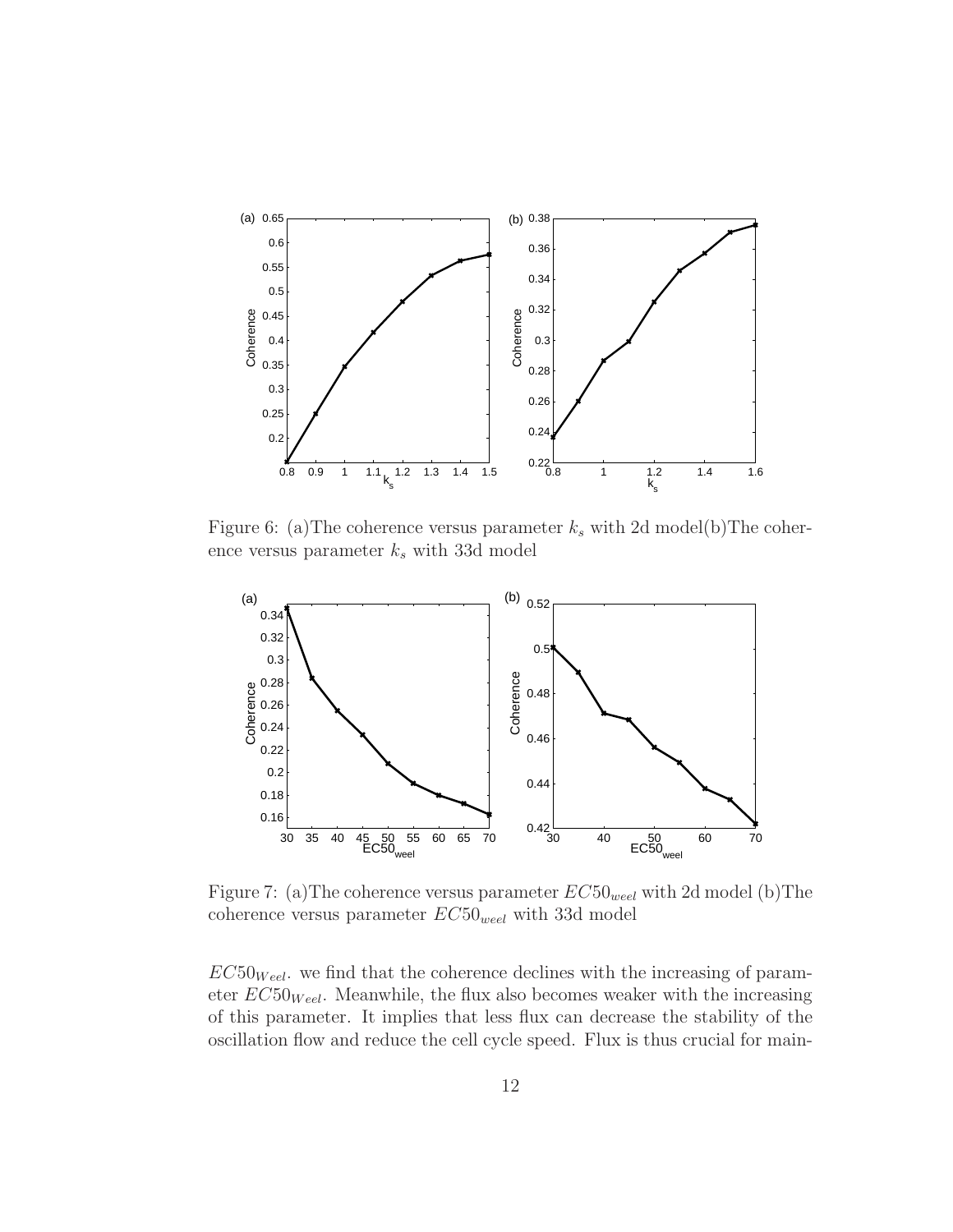taining the cell cycle.



<span id="page-12-0"></span>Figure 8: (a) The coherence versus parameter  $b_{deq}$  with 2d model(b) The coherence versus parameter  $b_{deg}$  with 33d model

In Figure [8,](#page-12-0) we draw the change of the coherence with the degradation parameter  $b_{deg}$ . we find that the coherence declines with the increasing of parameter  $b_{deq}$ . Meanwhile, the flux also become weaker with the increasing of the degradation parameter $b_{deq}$ . Flux is important for the stability of the oscillation flow and the maintaining of the cell cycle.

#### The Relationship among The Entropy Production Rate, The Flux and The Period

In Figure [9,](#page-13-0) we show the change of EPR with the flux by an example of parameter  $k_s$ . We find the EPR increase with the increasing of the flux of limit cycle. This implies the cost energy of system is closed relate to the flux of the cell cycle. This indicates the origin and preservation of the flux comes from the input of energy.

Figure  $10(a)$  shows that the period of cell cycle decreases with the increases of the flux. We found that the larger curl flux leads to the faster cell cycle oscillation. In Figure  $10(b)$  and (c), we show the cell cycle period versus EPR and the energy cost per cycle. We see that the cell cycle period monotonically decreases with the increase of both the EPR and the energy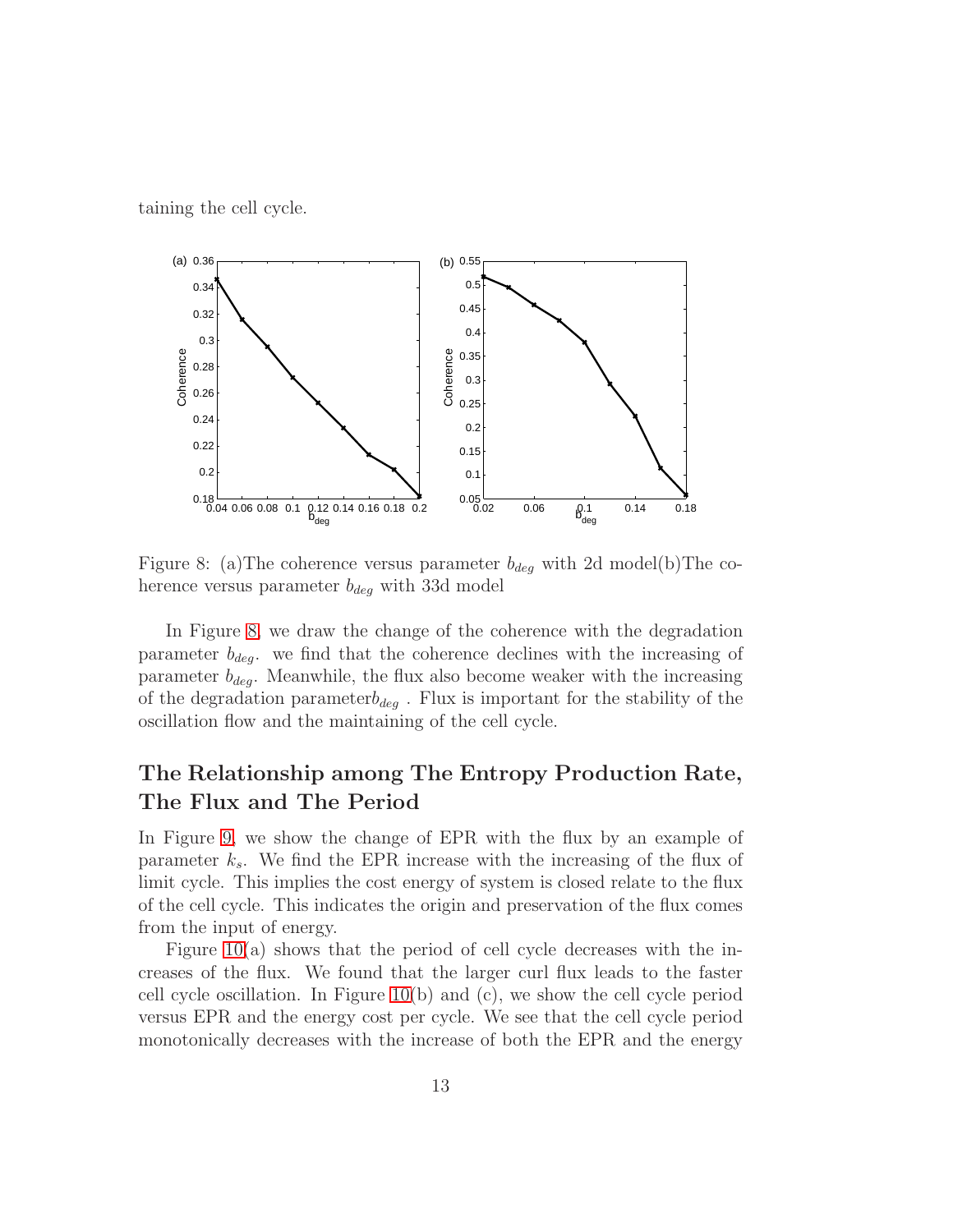

<span id="page-13-0"></span>Figure 9: The Entropy production rate versus the integral of flux along the limit cycle

cost per cell cycle. The faster(smaller period) the cycle oscillation of the cell growth and division is, the more the energy per cycle consumes. This indicates that the sufficient supply of the nutrition or energy pump is necessary to drive and accelerate the replication such as cell cycle.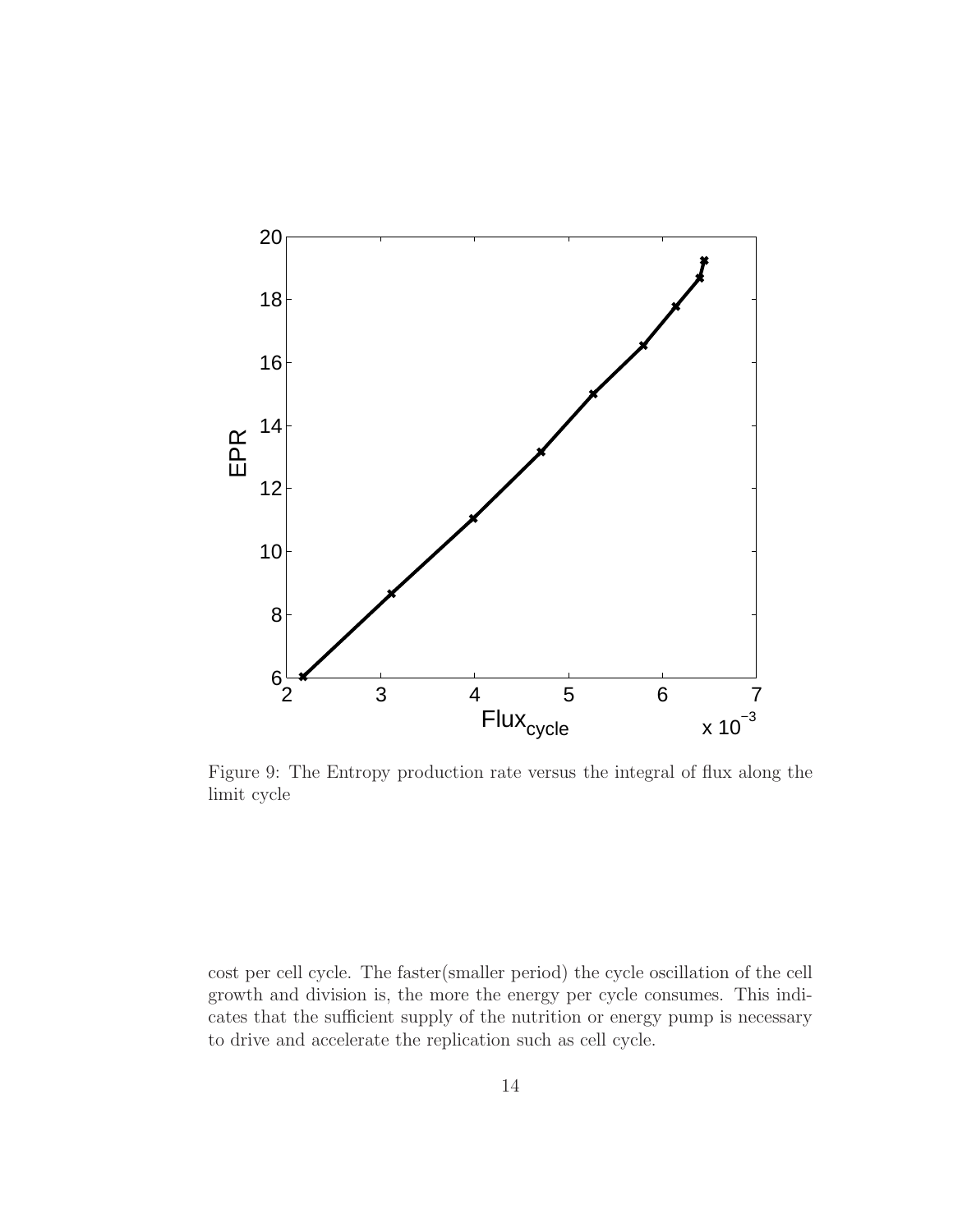

<span id="page-14-0"></span>Figure 10: (a)Entropy production rate with different period. (b)Entropy production per cycle with different period. (c)The integral of flux along the limit cycle with different period.

#### Global Sensitivity Analysis of Key Genes and Regulations for Cell Cycle

The process of the cell cycle is controlled by the interactions among many genes and gene regulations. To find the key genes and regulatory wirings in the cell cycle network, we perform a global sensitivity analysis of the cell cycle period, the flux integrated along the cell cycle path, EPR and the landscape barrier upon the moderate changes of the genes and wirings. By such global sensitivity analysis, we can identify the key structure elements (genes or gene regulations) or hot spots for the cell cycle network.

Exploring important structural elements of the network (synthesis rate or regulation strengths), we show the results of the global sensitivity analysis in Figure 11. We analyzed the global sensitivity of the flux, EPR, the period and barrier upon changes of the 13 parameters in the the Xenopus laevis embryonic cell cycle network. We found certain key parameters in the cell cycle network from figure [11.](#page-15-0) They are  $k_s$ ,  $b_{cdc}$ ,  $EC50_{cdc}$ ,  $EC50_{weel}$  and  $n_{weel}$ .  $k_s$ represents the synthesis rate of the cyclin.  $b_{cdc}$  denotes the maximum rate of phosphorylation of Cdc25C by Cdk1.  $EC50_{cdc}$  is the half-maximum effective concentration value of Cdc25C and denotes the concentration demanded of the substrate Cdk1 when Cdc25C achieves half of the activity.  $EC50_{weel}$  is the half-maximum effective concentration value of Wee1A.  $n_{well}$  is the Hill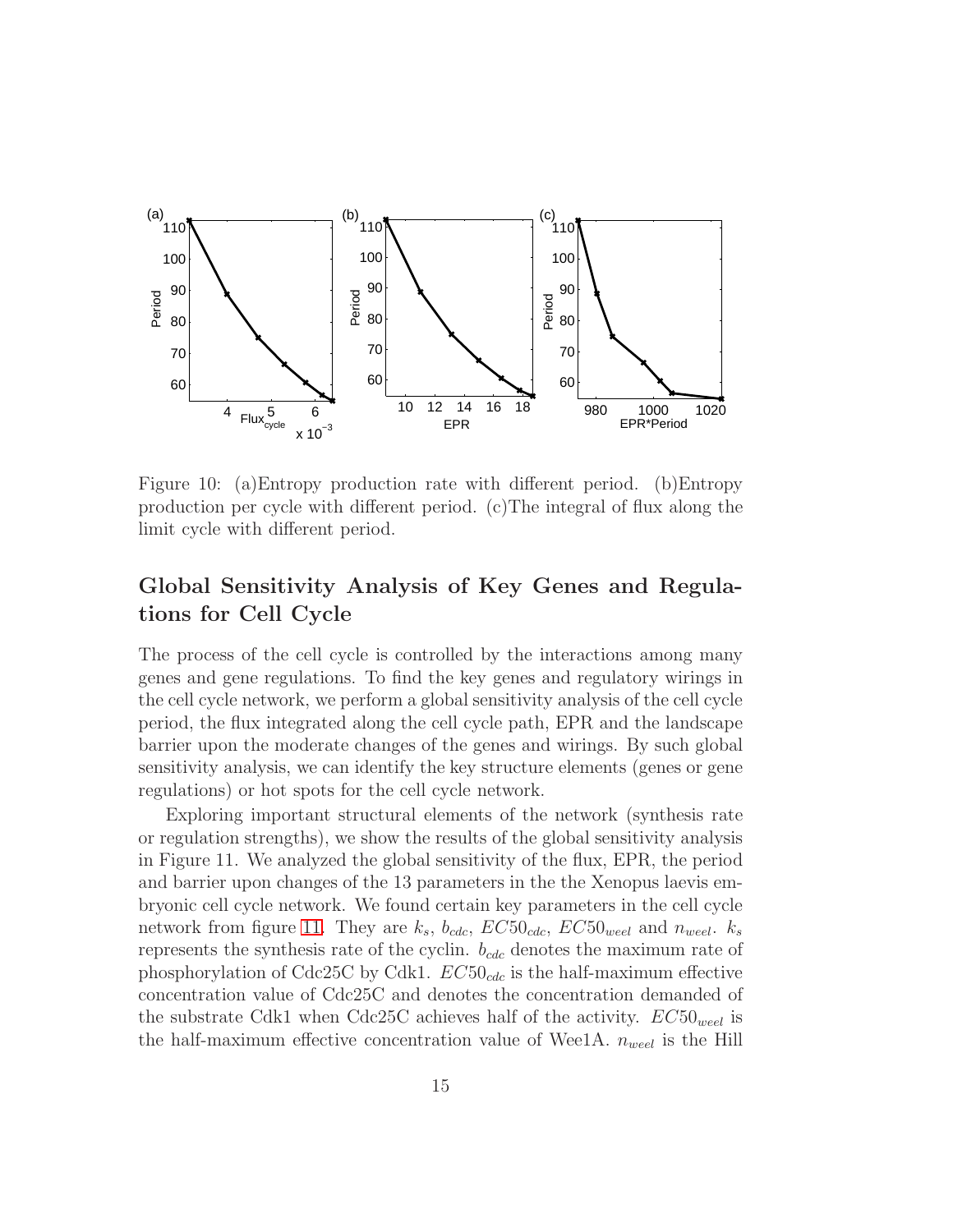

<span id="page-15-0"></span>Figure 11: (a)Global sensitivity analysis in term of the flux and period when parameters are changed. (b)Global sensitivity analysis in term of the barrier (Barrier between s1 and M, Barrier between s2 and S) when parameters are changed.The x coordinate(1 to 13) is corresponding to the 13 parameters. 1:  $k_s$ , 2:  $a_{deg}$ , 3:  $b_{deg}$ , 4:  $EC50_{deg}$ , 5:  $n_{deg}$ , 6:  $a_{cdc}$ , 7:  $b_{cdc}$ , 8:  $EC50_{cdc}$ , 9:  $n_{cdc}$ , 10:  $a_{weel}$ , 11:  $b_{weel}$ , 12:  $EC50_{weel}$ , 13:  $n_{weel}$ .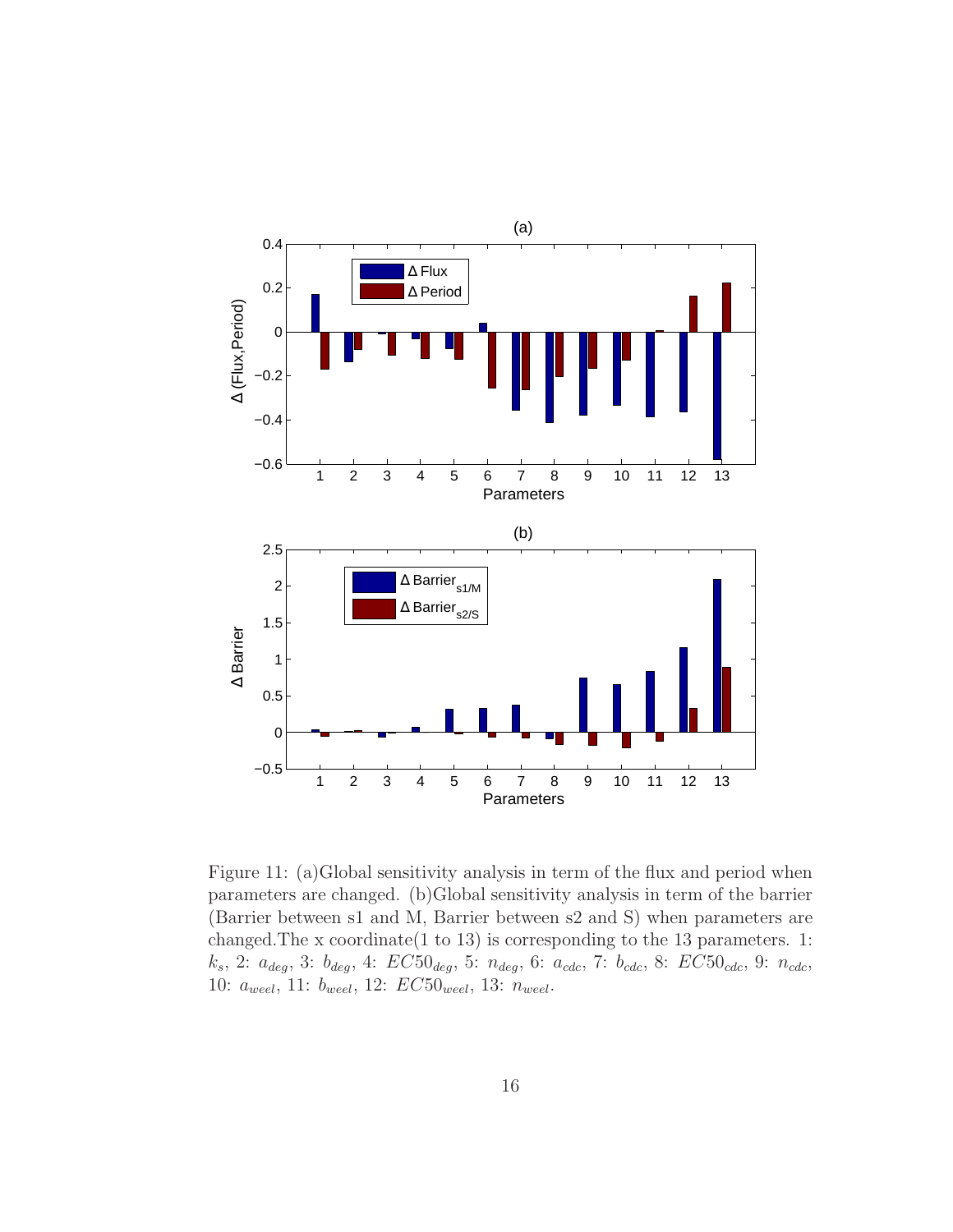coefficient. It represents the cooperative effect of the Wee1A regulated by Cdk1 and leads to the rapid decrease of the production rate with the increase of the substrate Cdk1.

Figure  $11(a)$  shows the global sensitivity of the flux along the cell cycle path and the period upon parameter changes. We can see that certain key parameters have more significant effects on the flux or oscillation period. Therefore, the network can have larger fluxes and accelerate more of the cell division by adjusting these key parameters. For example, the B-type cyclines is the most important protein in mitosis, its synthesis rate is directly related to the progression of the cell cycle. Therefore, the synthesis rate parameter  $k<sub>s</sub>$  is one of the key parameters. From the figure [11\(](#page-15-0)a), we can also see the increase of the rate can significantly decrease the period and increase the flux. Cdc25C is one of the protein kinases to be phosphorylated by Cdk1. It can re-activate the cyclin-Cdk1 complexes and then accelerate the cell cycle. We also found that the increase of the related maximum synthesis rate  $b_{cdc}$ can significantly decrease the period. Wee1A is an early substrate of Cdk1 and inactivates the cyclin-Cdk1 complexes. Therefore, it can repress the cell cycle. Form the global sensitivity analysis, we can also see the increase of the related parameters 12 and 13 of Wee1A can increase the period and decrease the flux.

Figure [11\(](#page-15-0)b) shows the change of the landscape barrier upon parameter change. The barrier<sub>s1/M</sub> and barrier<sub>s2/S</sub> respectively characterize the M check point and G1 check point. Therefore, the network can increase(or decrease) the check point barrier by the adjusting certain key parameters. For example, Cdc25C proteins are known to control the cell progression from G1 to S phase and G2 to M phase from biologic studies. Our analysis shows that the increase of the related maximum synthesis rate  $b_{cdc}$  and the half-maximum effective concentration value  $EC50_{cdc}$  of Cdc25C can change the activity of Cdc25C and decrease the barrier between s2 and  $S/G2$ . This implies that the increase of these regulation parameters can help the cell to go over the G2 checkpoint and accelerate the cell cycle. Wee1A is a key regulator of cell cycle progression and a component of a cell size checkpoint. It can inhibit the entry into mitosis. The related parameter  $EC50_{weel}$  and  $n_{weel}$  can significantly influence the activity of Wee1A. From the figure, we see that it increases the barrier between  $s2$  and  $S/G2$ , and increases the barrier between  $s1$  and M. Therefore, this can slow down the cell cycle. The above analysis on the key genes and regulations is consistent with the findings of Xenopus laevis embryonic cell cycle studies. Furthermore, the current approach can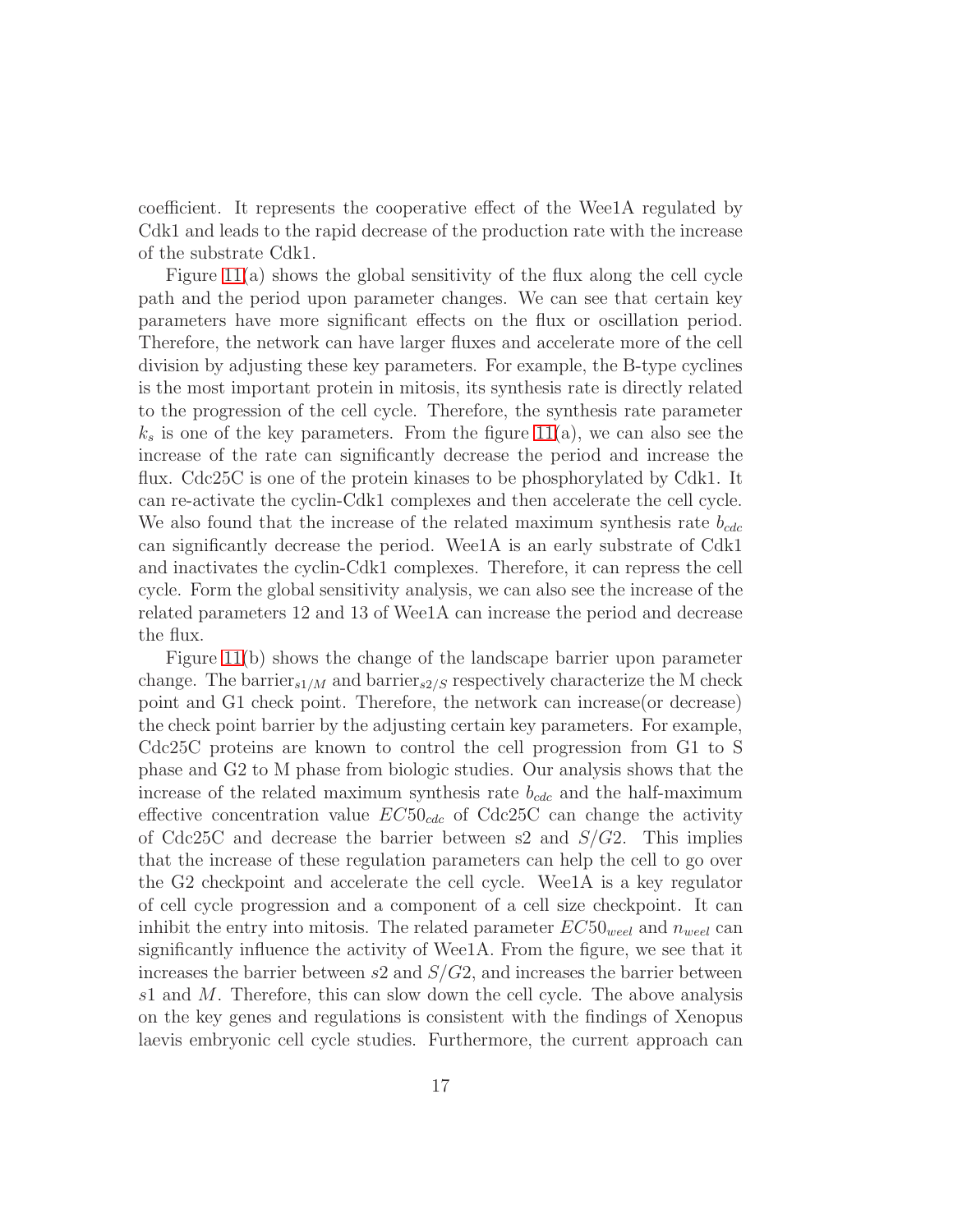provide predictions for further experimental test.

# Materials and Methods

The dynamics of the gene regulatory network can often be described by a set of ordinary different equations. The cell cycle control dynamics realized by the underlying gene regulatory network can be described by ODEs. However, the deterministic description is not complete for the fluctuating environments of the gene regulatory networks. The intrinsic statistical fluctuations from the finite number of molecules inside of the cell and external fluctuations from cellular environments have significant impacts on the network dynamics. Therefore it is necessary for the dynamics of the regulatory network to be formulated as the stochastic different equations with the noise  $\frac{d\mathbf{x}}{dt} = \mathbf{F}(\mathbf{x}) + \eta$ , where **x** is the concentration or expression levels of the substance,  $F(x)$  is the driving force of the system.  $\eta$  is Gaussian white noise term with zero mean and its autocorrelation function is given as  $\langle \eta(t)\eta(0)\rangle = 2D\delta(t)$ . D is the diffusion coefficient. This characterizes the intensity of the intrinsic and cellular environmental fluctuations. the process is similar to Brownian dynamics and diffusion coefficient can be dependent on the concentration.

The time evolution of the expression or concentration dynamics is not deterministic because of the stochastic nature. More appropriate quantitative description can be obtained by the probability distribution. One can do statistical analysis and calculate out the probability distribution at stead state from the simulated trajectories of the underlying stochastic dynamics. On the other hand, the probability evolution follows the diffusion equations for continuous case[\[30\]](#page-22-8). The equation is also called Fokker-Plank equation which can be written in the form of probability conservation: $\frac{\partial P}{\partial t} + \nabla \cdot$  $J = 0$  where J is defined as the probability flux  $J = FP - D\nabla P$ . The equation states that the increase or decrease of the local probability is equal to the net input flux. When the divergence of the probability flux  $J_{ss}$  is zero( $\nabla \cdot J = 0$ ), the non-equilibrium system attains the steady state. We can solve out the steady state probability distribution  $P_{ss}$  from the Fokker-Plank equation. We define the potential  $U = -\ln P_{ss}$  which resembles the Boltzmann law under equilibrium condition. If the local flux is equal to zero, then the detailed balance condition is satisfied and the system is in equilibrium state. When the local flux is not equal to zero, the detailed balance is broken and the system is in non-equilibrium steady state, we see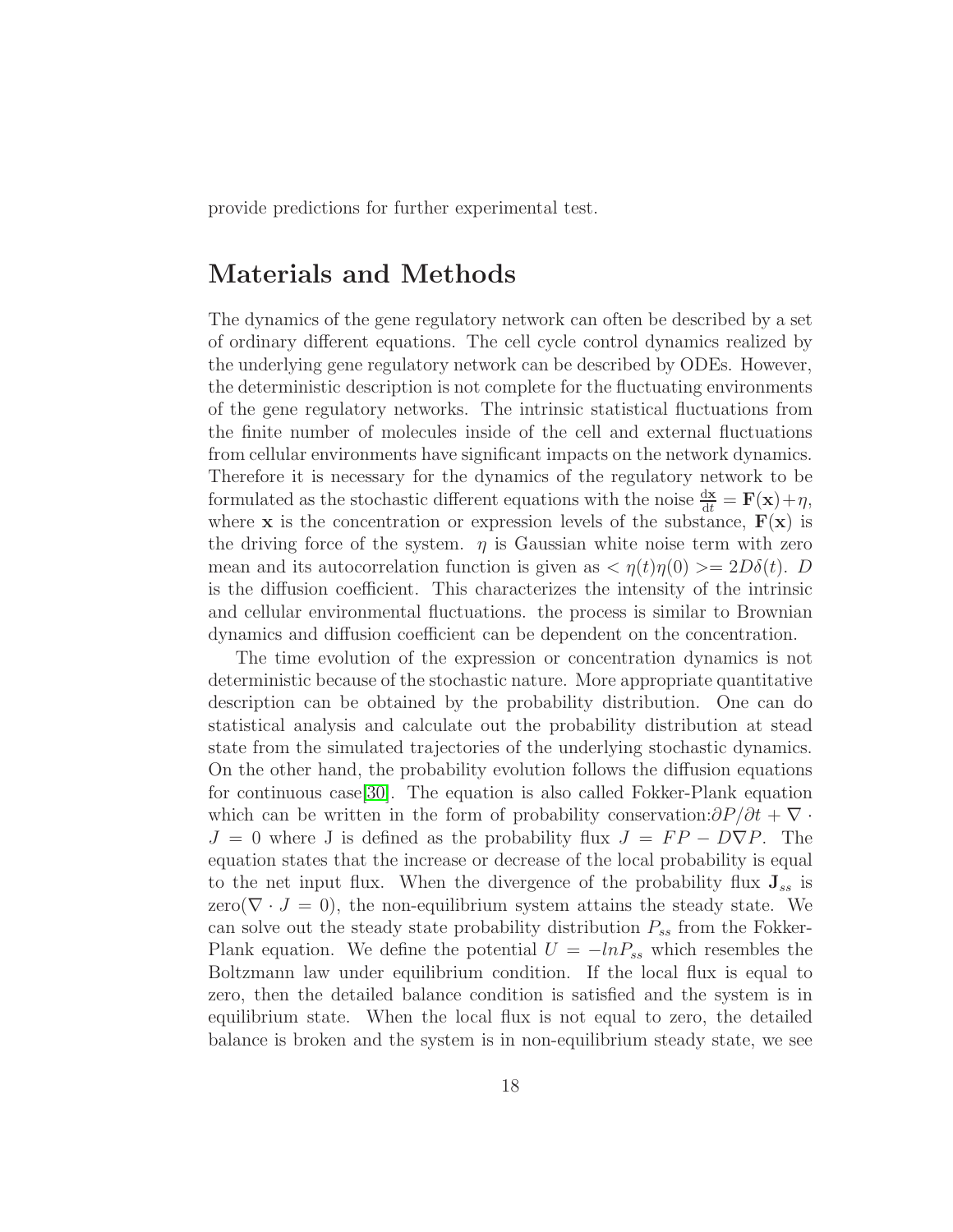that  $\mathbf{F} = -D \cdot \nabla U + \mathbf{J}_{ss}/P_{ss}$ . Thus, we have decomposed the force driving the dynamics of the system into two terms, The first is related to the gradient of the potential U, the second term is the steady state probability flux  $\mathbf{J}_{ss}$ (velocity current) divided by the steady-state probability  $P_{ss}$  (density). The steady state flux is divergent free at steady state and therefore rotational termed as curl flux. The nonequilibrium dynamics is analogous to a moving electron in the electric and magnetic field.

The non-equilibrium system is an open system with exchanges in energy, materials and information to the environments. The system will generate energy consumption and dissipation. The dissipation as a global physical characteristic can be used to measure the degree of the non-equilibriumness away from the equilibrium. The energy dissipation is associated with the entropy production rate in the steady state of non-equilibrium system [\[31,](#page-22-9) 32. The system entropy can be written as  $S = -\int P(\mathbf{x}, \mathbf{t}) \ln P(\mathbf{x}, \mathbf{t}) d\mathbf{x}$ . By differentiating the above expression, the change rate of the system entropy can be formulated as follow,  $\dot{S} = \int (\mathbf{J} \cdot \mathbf{D}^{-1} \cdot \mathbf{J}) / \mathbf{P} d\mathbf{x} - \int (\mathbf{J} \cdot \mathbf{D}^{-1} \cdot (\mathbf{F} (\nabla \cdot \mathbf{D})\mathbf{dx}$ , where  $\int (\mathbf{J} \cdot \mathbf{D}^{-1} \cdot \mathbf{J})/\mathbf{Pdx} = \mathbf{e_p} = \dot{\mathbf{S}}_{\text{tot}}$  is the entropy production rate(EPR). It represents the total entropy change rate (including both system and environment).  $\int (J \cdot D^{-1} \cdot (F - \nabla \cdot D))dx = h_d = \dot{S}_{env}$  is the rate of the heat dissipation or the entropy change rate from the environment. When the non-equilibrium system is in a steady state, the change rate of the system entropy  $\dot{S}$  is equal zero. Therefore, The entropy production rate is equal to the heat dissipation from the environment in steady state. According to the equation, the energy dissipation quantified by entropy production  $e_p$  and  $h_d$ is associated directly with the curl flux J. The equation can also be written as  $\dot{S}_{tot} = \dot{S} + \dot{S}_{env}$ . This gives the first law of non-equilibrium thermodynamics. The entropy production is always larger or equal to zero. This gives the second law of non-equilibrium thermodynamics [\[31\]](#page-22-9).

#### Conclusions

In this study, we explored the underlying mechanisms of the Xenopus laevis embryonic cell cycle through uncovering the underlying landscape and flux. Firstly, We quantified the underlying the landscape of the cell cycle controlled by the gene regulatory network. The potential landscape has an irregular Mexican hat shape. Secondly, we uncovered the relationship between the different phases of Xenopus laevis embryonic cell cycle and the landscape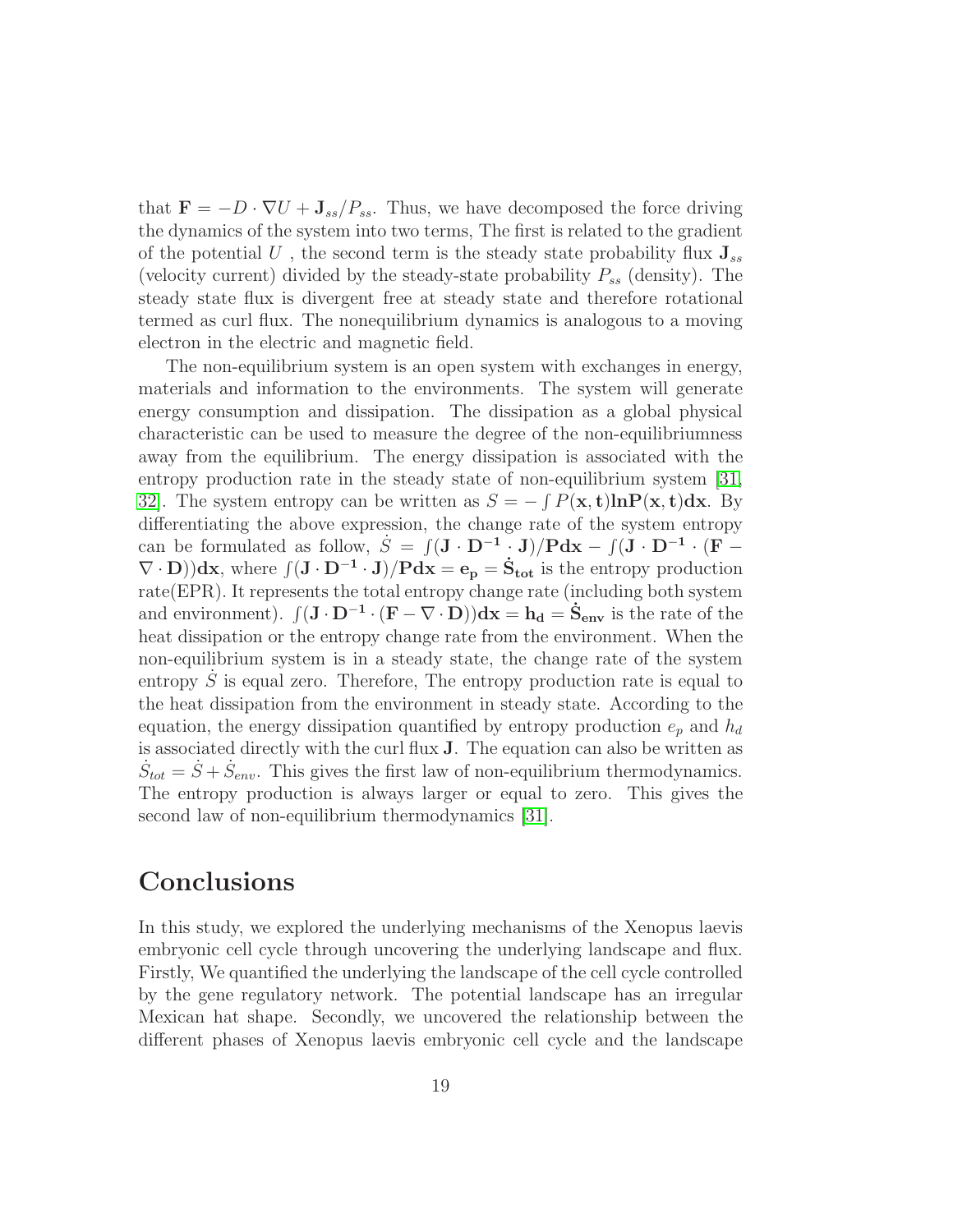basins on the cycle. We identified the locations and quantified the potential barriers along the oscillation ring as the checkpoints of the Xenopus laevis embryonic cell cycle. This provides a physical quantification of the checkpoint mechanism of Xenopus laevis embryonic cell cycle. Thirdly, we uncovered the driving forces for the dynamics of Xenopus laevis embryonic cell cycle, the underlying landscape and the curl flux which measures the degree of detailed balance breaking. While landscape leads to the stability of the states on the Xenopus laevis embryonic cell cycle, the curl flux drives the persistent oscillation of the Xenopus laevis embryonic cell cycle. The potential barriers separate the oscillation into different phases and impede the progression of cell cycle. Finally, we want to emphasize that the replication is fundamental for biology of living. The cell replication requires the cost the certain energies to initiate and sustain. The curl flux originated from the nutrition supply and the corresponding energy consumption drive and complete the cell cycle process. Through landscape and flux analysis, we can identify several key elements for controlling the cell cycle speed. This can help to design effective strategy for drug discovery against cancer. .

## Acknowledgement

We thanks the support of National Nature Science Foundation of China Grants No.91430217 and Most, China, Grant No.2016YFA0203200. JW thanks supports in part by NSF-PHY-76066.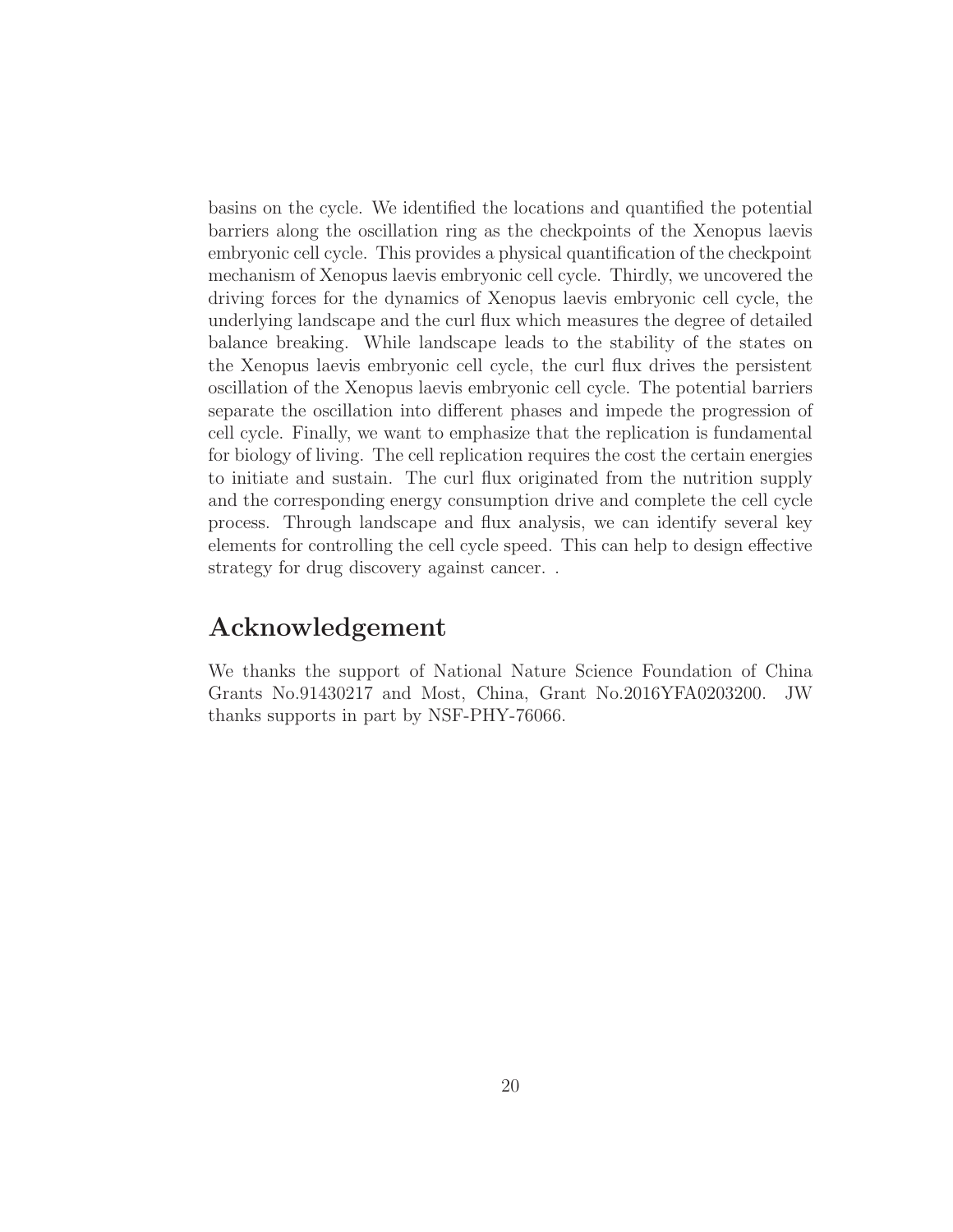## <span id="page-20-0"></span>References

- [1] K. C. Chen, A. Csikasz-Nagy, B. Gyorffy, J. Val, B. Novak, J. J. Tyson, Kinetic analysis of a molecular model of the budding yeast cell cycle, Mol Bio Cell 11 (1) (2000) 369–391.
- <span id="page-20-1"></span>[2] J. J. Tyson, B. Novak, Regulation of the eukaryotic cell cycle: Molecular antagonism, hysteresis, and irreversible transitions, J Theor Biol 210 (2) (2001) 249–263.
- <span id="page-20-2"></span>[3] K. C. Chen, L. Calzone, A. Csikasz-Nagy, F. R. Cross, B. Novak, J. J. Tyson, Integrative analysis of cell cycle control in budding yeast, Mol Bio Cell 15 (8) (2004) 3841–3862.
- <span id="page-20-4"></span><span id="page-20-3"></span>[4] J. J. Tyson, B. Novak, Temporal organization of the cell cycle, Curr Biol 18 (17) (2008) R759–R768.
- [5] A. Goldbeter, A minimal cascade model for the mitotic oscillator involving cyclin and cdc2 kinase, Proc Natl Acad Sci USA 88 (20) (1991) 9107–9111.
- <span id="page-20-5"></span>[6] H. Qi, A. Blanchard, T. Lu, Engineered genetic information processing circuits, Wiley Interdisciplinary Reviews-Systems Biology and Medicine 5 (3) (2013) 273–287.
- <span id="page-20-6"></span>[7] P. Nurse, Y. Masui, L. Hartwell, Understanding the cell cycle, Nat Med 4 (10) (1998) 1103–1106.
- <span id="page-20-7"></span>[8] P. S. Swain, M. B. Elowitz, E. D. Siggia, Intrinsic and extrinsic contributions to stochasticity in gene expression, Proc Natl Acad Sci USA 99 (20) (2002) 12795–12800.
- <span id="page-20-8"></span>[9] M. Thattai, A. van Oudenaarden, Intrinsic noise in gene regulatory networks, Proc Natl Acad Sci USA 98 (15) (2001) 8614–8619.
- <span id="page-20-9"></span>[10] C. Y. F. Huang, J. E. Ferrell, Ultrasensitivity in the mitogen-activated protein kinase cascade, Proc Natl Acad Sci USA 93 (19) (1996) 10078– 10083.
- <span id="page-20-10"></span>[11] M. B. Elowitz, S. Leibler, A synthetic oscillatory network of transcriptional regulators, Nature 403 (6767) (2000) 335–338.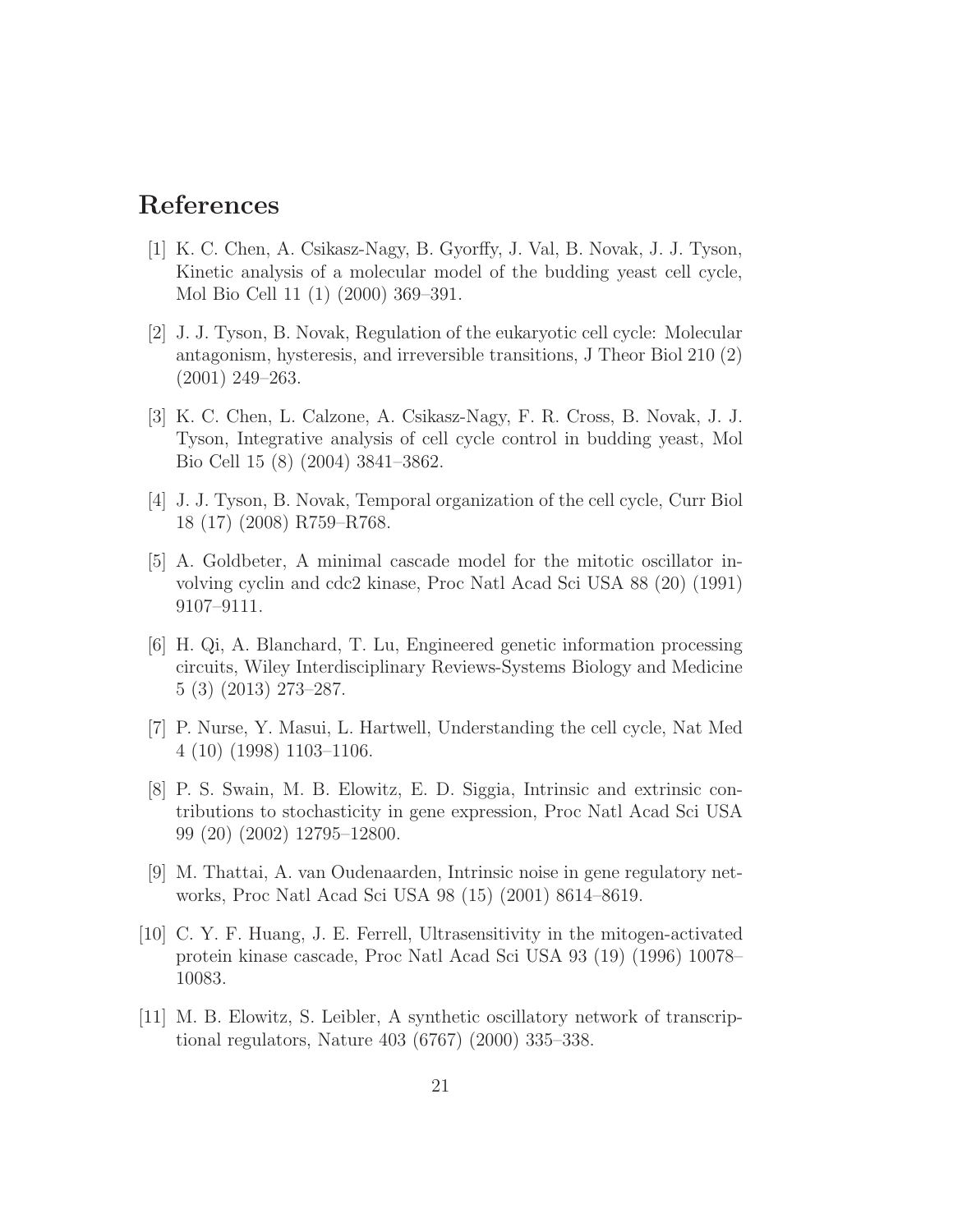- <span id="page-21-0"></span>[12] T. Ideker, V. Thorsson, J. A. Ranish, R. Christmas, J. Buhler, J. K. Eng, R. Bumgarner, D. R. Goodlett, R. Aebersold, L. Hood, Integrated genomic and proteomic analyses of a systematically perturbed metabolic network, Science 292 (5518) (2001) 929–934.
- <span id="page-21-1"></span>[13] E. H. Davidson, J. P. Rast, P. Oliveri, A. Ransick, C. Calestani, C. H. Yuh, T. Minokawa, G. Amore, V. Hinman, C. Arenas-Mena, O. Otim, C. T. Brown, C. B. Livi, P. Y. Lee, R. Revilla, A. G. Rust, Z. J. Pan, M. J. Schilstra, P. J. C. Clarke, M. I. Arnone, L. Rowen, R. A. Cameron, D. R. McClay, L. Hood, H. Bolouri, A genomic regulatory network for development, Science 295 (5560) (2002) 1669–1678.
- <span id="page-21-2"></span>[14] J. Yu, J. Xiao, X. J. Ren, K. Q. Lao, X. S. Xie, Probing gene expression in live cells, one protein molecule at a time, Science 311 (5767) (2006) 1600–1603.
- <span id="page-21-3"></span>[15] S. Kar, W. T. Baumann, M. R. Paul, J. J. Tyson, Exploring the roles of noise in the eukaryotic cell cycle, Proc Natl Acad Sci USA 106 (16) (2009) 6471–6476.
- <span id="page-21-5"></span><span id="page-21-4"></span>[16] M. Sasai, P. G. Wolynes, Stochastic gene expression as a many-body problem, Proc Natl Acad Sci U S A 100 (5) (2003) 2374–9.
- [17] J. Wang, L. Xu, E. Wang, Potential landscape and flux framework of nonequilibrium networks: robustness, dissipation, and coherence of biochemical oscillations, Proc Natl Acad Sci USA 105 (34) (2008) 12271–6.
- <span id="page-21-6"></span>[18] P. Ao, Global view of bionetwork dynamics: adaptive landscape, J Genet Genomics 36 (2) (2009) 63–73.
- <span id="page-21-7"></span>[19] J. Wang, C. Li, E. Wang, Potential and flux landscapes quantify the stability and robustness of budding yeast cell cycle network, Proc Natl Acad Sci U S A 107 (18) (2010) 8195–200.
- <span id="page-21-8"></span>[20] J. Wang, K. Zhang, L. Xu, E. Wang, Quantifying the waddington landscape and biological paths for development and differentiation, Proc Natl Acad Sci USA 108 (20) (2011) 8257–62.
- <span id="page-21-9"></span>[21] C. Li, J. Wang, Quantifying cell fate decisions for differentiation and reprogramming of a human stem cell network: landscape and biological paths, PLoS Comput Biol 9 (8) (2013) e1003165.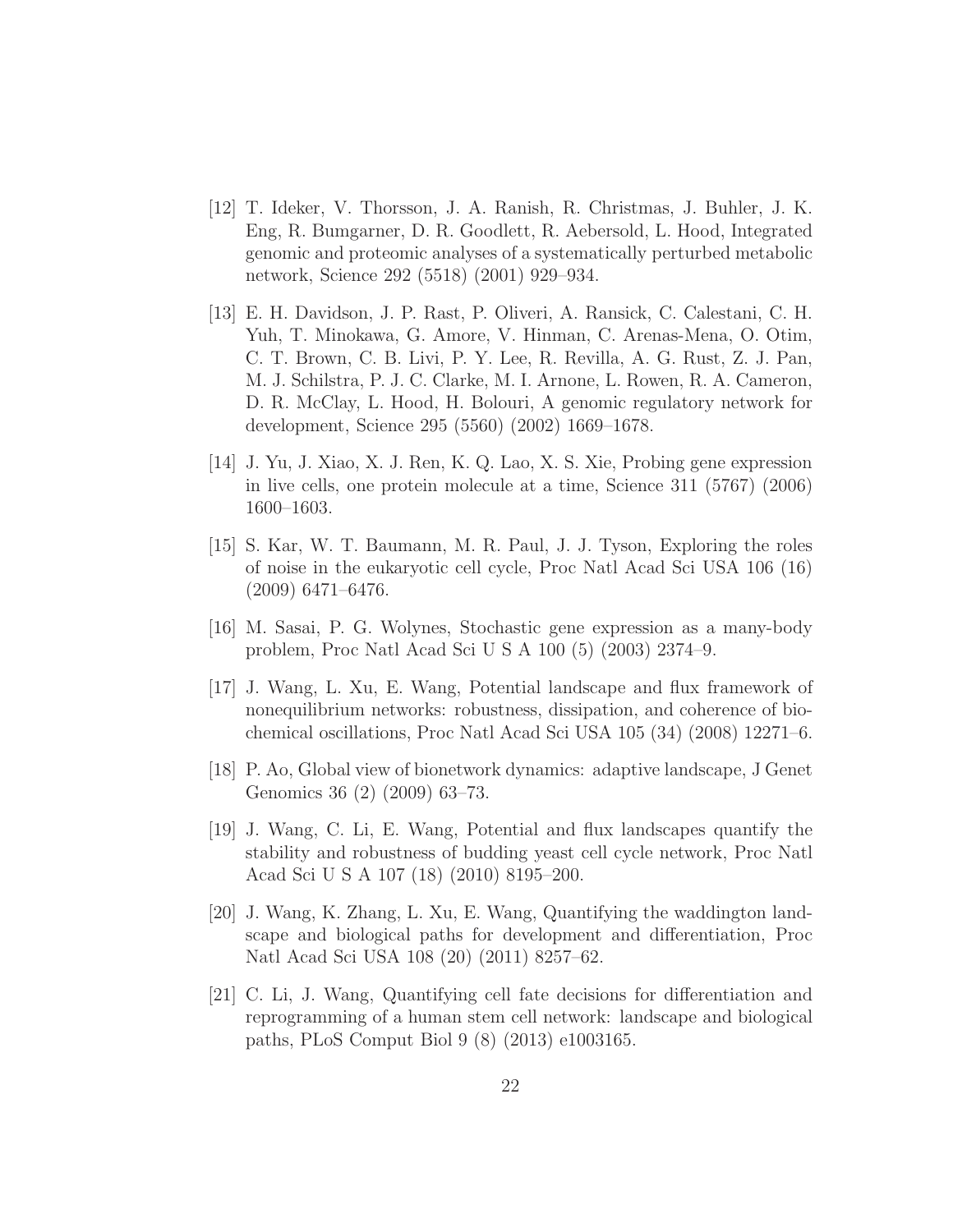- <span id="page-22-0"></span>[22] Q. Yang, J. Ferrell, J. E., The cdk1-apc/c cell cycle oscillator circuit functions as a time-delayed, ultrasensitive switch, Nat Cell Biol 15 (5) (2013) 519–25.
- <span id="page-22-1"></span>[23] C. Li, J. Wang, Landscape and flux reveal a new global view and physical quantification of mammalian cell cycle, Proc Natl Acad Sci U S A 111 (39) (2014) 14130–5.
- <span id="page-22-2"></span>[24] C. Gerard, A. Goldbeter, Temporal self-organization of the cyclin/cdk network driving the mammalian cell cycle, Proc Natl Acad Sci USA 106 (51) (2009) 21643–21648.
- <span id="page-22-3"></span>[25] C. Gerard, A. Goldbeter, From simple to complex patterns of oscillatory behavior in a model for the mammalian cell cycle containing multiple oscillatory circuits, Chaos 20 (4).
- <span id="page-22-4"></span>[26] C. Gerard, A. Goldbeter, Entrainment of the mammalian cell cycle by the circadian clock: Modeling two coupled cellular rhythms, PLoS Comp Biol 8 (5).
- <span id="page-22-5"></span>[27] D. A. Dart, K. E. Adams, I. Akerman, N. D. Lakin, Recruitment of the cell cycle checkpoint kinase atr to chromatin during s-phase, J Biol Chem 279 (16) (2004) 16433–16440.
- <span id="page-22-6"></span>[28] L. Xu, H. Shi, H. Feng, J. Wang, The energy pump and the origin of the non-equilibrium flux of the dynamical systems and the networks, J Chem Phys 136 (16) (2012) 165102.
- <span id="page-22-7"></span>[29] K. Zhang, M. Sasai, J. Wang, Eddy current and coupled landscapes for nonadiabatic and nonequilibrium complex system dynamics, Proc Natl Acad Sci U S A 110 (37) (2013) 14930–5.
- <span id="page-22-9"></span><span id="page-22-8"></span>[30] N. Van Kampen, Stochastic Processes in Chemistry and Physics, Elsevier Science B.V., Amsterdam, 1992.
- [31] H. Feng, J. Wang, Potential and flux decomposition for dynamical systems and non-equilibrium thermodynamics: curvature, gauge field, and generalized fluctuation-dissipation theorem, J Chem Phys 135 (23) (2011) 234511.